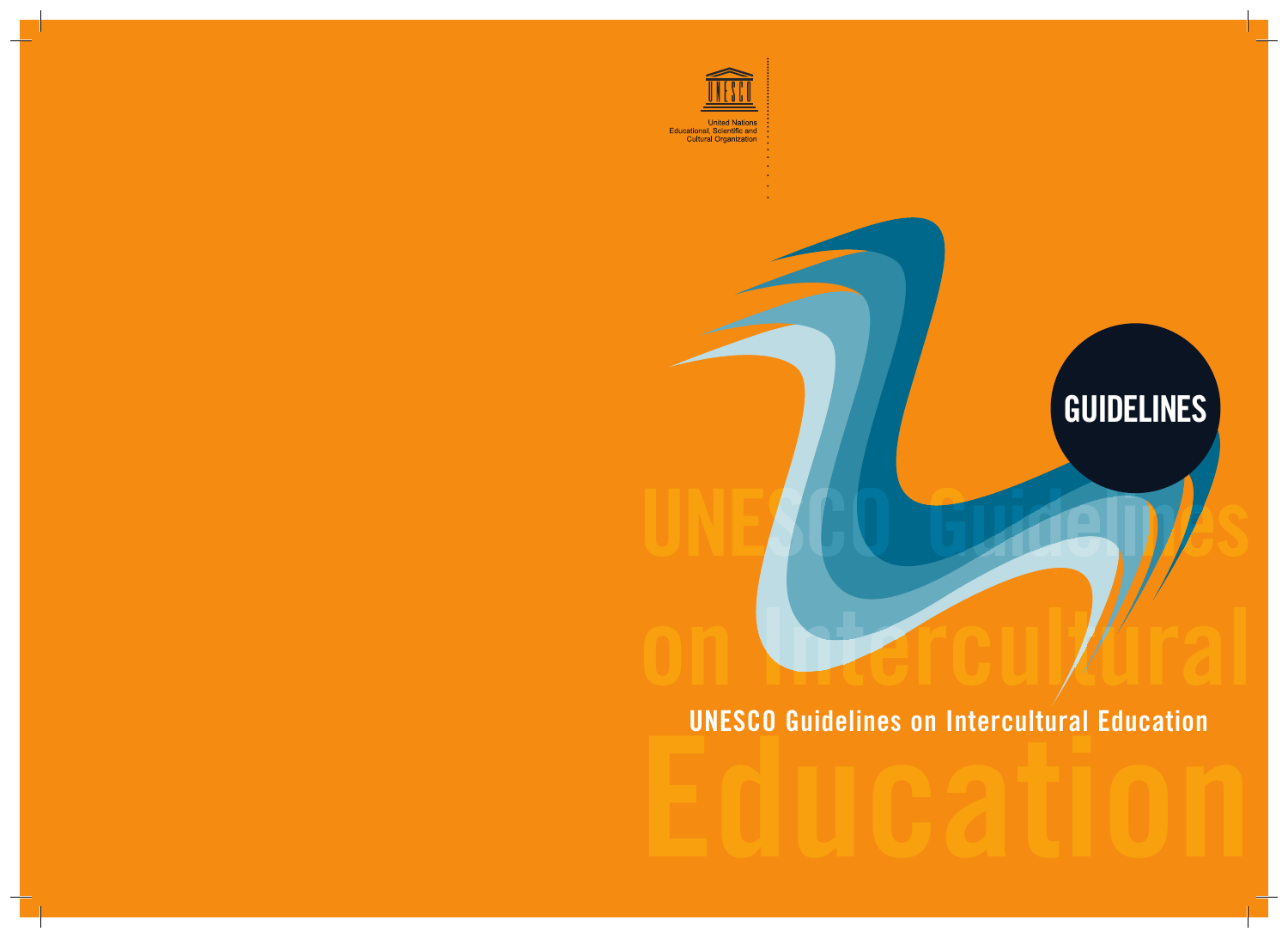# **UNESCO Guidelines on Intercultural Education UNESCO Guidelines on Intercultural Education**

**UNESCO** Section of Education for Peace and Human Rights, Division for the Promotion of Quality Education, Education Sector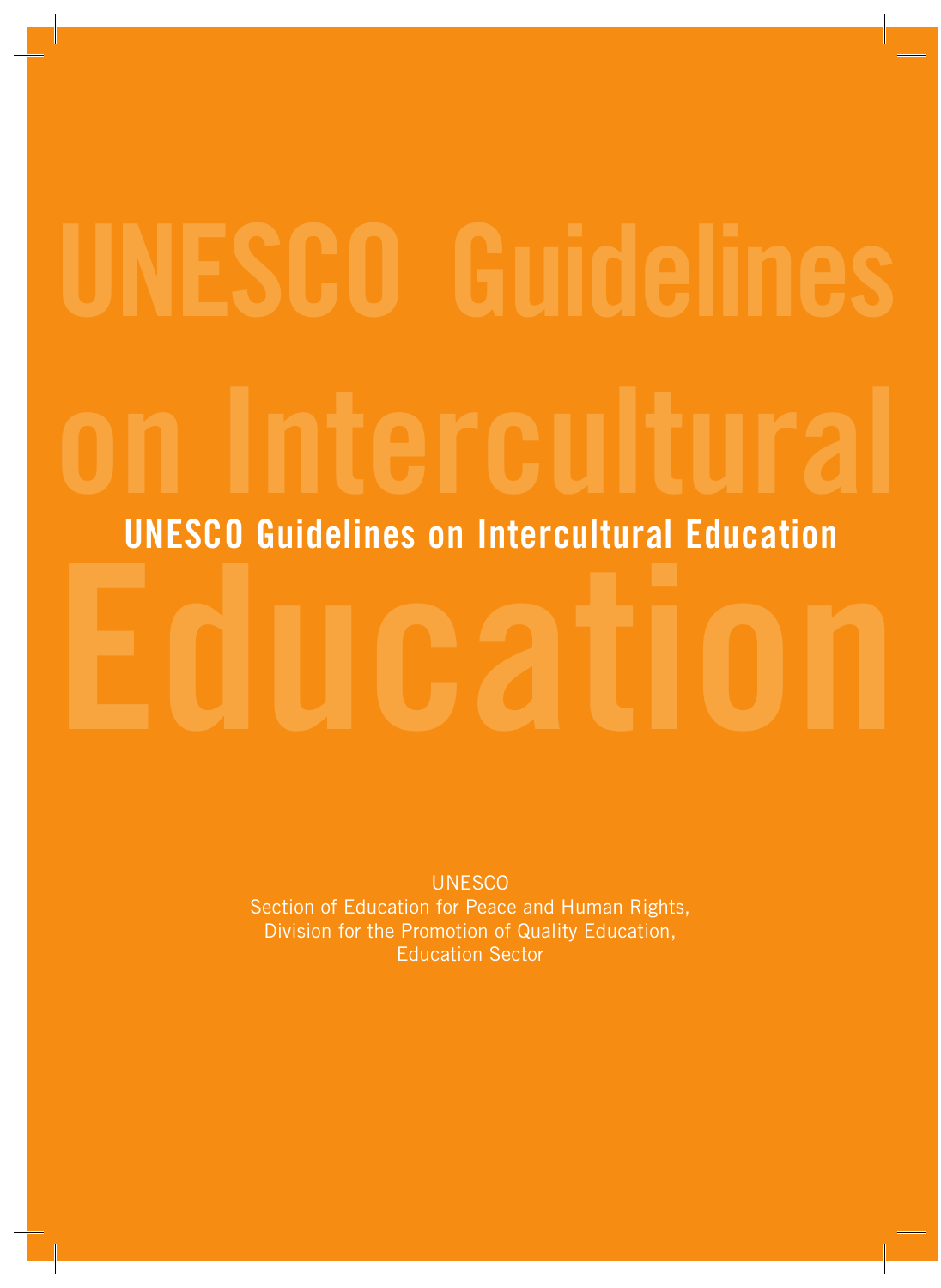Education Sector

UNESCO 7, place de Fontenoy 75352 Paris 07 SP France

Printed at UNESCO in Paris (ED-2006/WS/59) - CLD 29366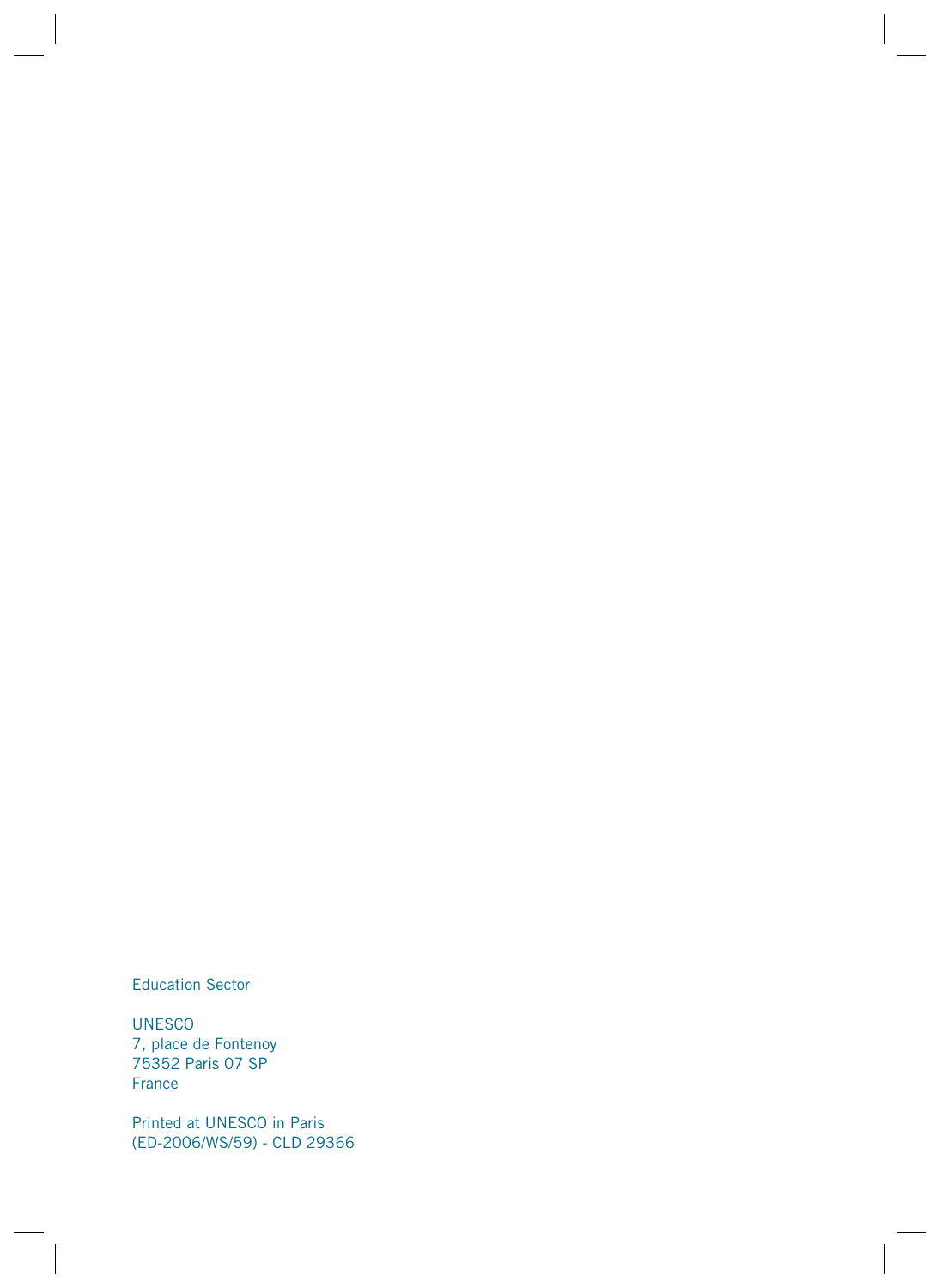# **Acknowledgements**

MANY PEOPLE HAVE SHAPED THIS POSITION PAPER WITH COMMENTS AND CONTRIBUTIONS; IN PARTICULAR UNESCO WOULD LIKE TO THANK:

JACOB ADE-AJAYI, GARY BOUMA, ALI OMAR EL KASHEF, LIAM GEARON, JAGDISH GUNDARA, CHRISTIANE JEITANI, DAI-GEUN KANG, JOHANNA LASONEN, LUIS ENRIQUE LOPEZ, ALEXANDRE MARC, SYLVIA SCHMELKES, CRAIN SOUDIEN.

SPECIAL THANKS ARE ALSO DUE TO DÖRTHE BUEHMANN FOR ASSISTANCE IN BACKGROUND RESEARCH, MELANIE SETO FOR ASSISTANCE IN TECHNICAL EDITING AND JADE MAITRE FOR ASSISTANCE IN COPYEDITING. COORDINATION WAS UNDER THE RESPONSIBILITY OF LINDA KING.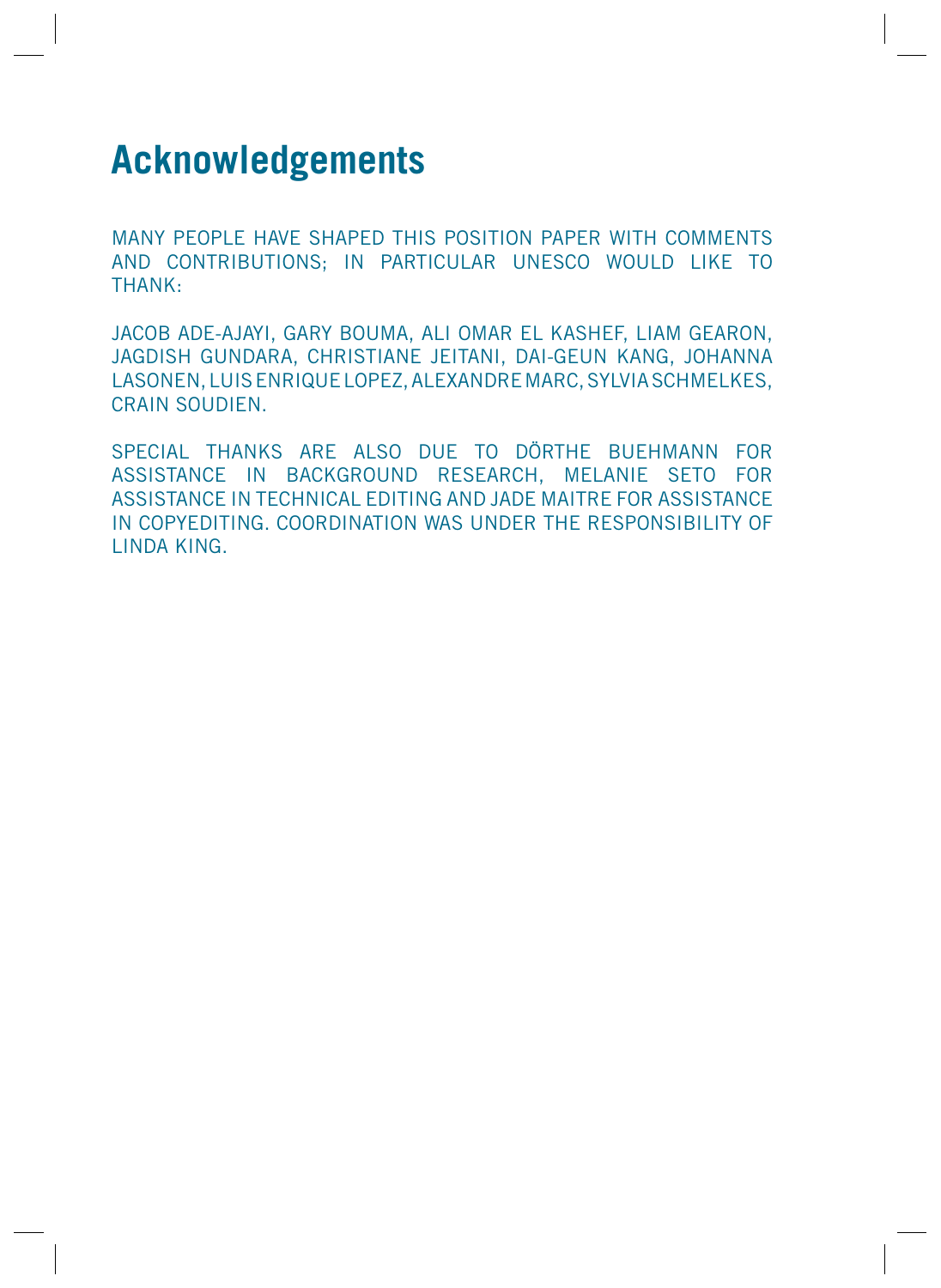# **CONTENTS**

| <b>PREFACE</b>      |                                                           | 7               |  |
|---------------------|-----------------------------------------------------------|-----------------|--|
| <b>INTRODUCTION</b> |                                                           | 8               |  |
| $1/\sqrt{2}$        | <b>EDUCATION AND MULTICULTURALISM</b>                     | $\overline{11}$ |  |
| 1/1                 | <b>KEY ISSUES AND CHALLENGES</b>                          | 12              |  |
|                     | Culture                                                   | 12              |  |
|                     | <b>Culture and Education</b>                              | 12              |  |
|                     | <b>Culture and Language</b>                               | 13              |  |
|                     | <b>Culture and Religion</b>                               | 14              |  |
|                     | <b>Cultural Diversity and Cultural Heritage</b>           | 15              |  |
|                     | Majority and Minority Cultures                            | 16              |  |
|                     | Multiculturalism and Interculturalism                     | 17              |  |
|                     | 1/2 THE ROLE AND OBJECTIVES OF INTERCULTURAL EDUCATION 19 |                 |  |
| $2\sqrt{2}$         | THE INTERNATIONAL LEGAL FRAMEWORK                         | 21              |  |
| 2/1                 | <b>INTERNATIONAL STANDARD-SETTING INSTRUMENTS</b>         | 22              |  |
|                     | The Universal Declaration of Human Rights                 | 22              |  |
|                     | Treaties, Conventions and Covenants                       | 23              |  |
|                     | <b>Declarations and Recommendations</b>                   | 24              |  |
| 2/2                 | <b>OUTCOMES FROM INTERNATIONAL CONFERENCES</b>            | 27              |  |
| 3/                  | <b>GUIDELINES ON INTERCULTURAL EDUCATION</b>              | 31              |  |
|                     | Principle I                                               | 33              |  |
|                     | Principle II                                              | 34              |  |
|                     | Principle III                                             | 37              |  |
|                     | 40<br><b>NOTES</b>                                        |                 |  |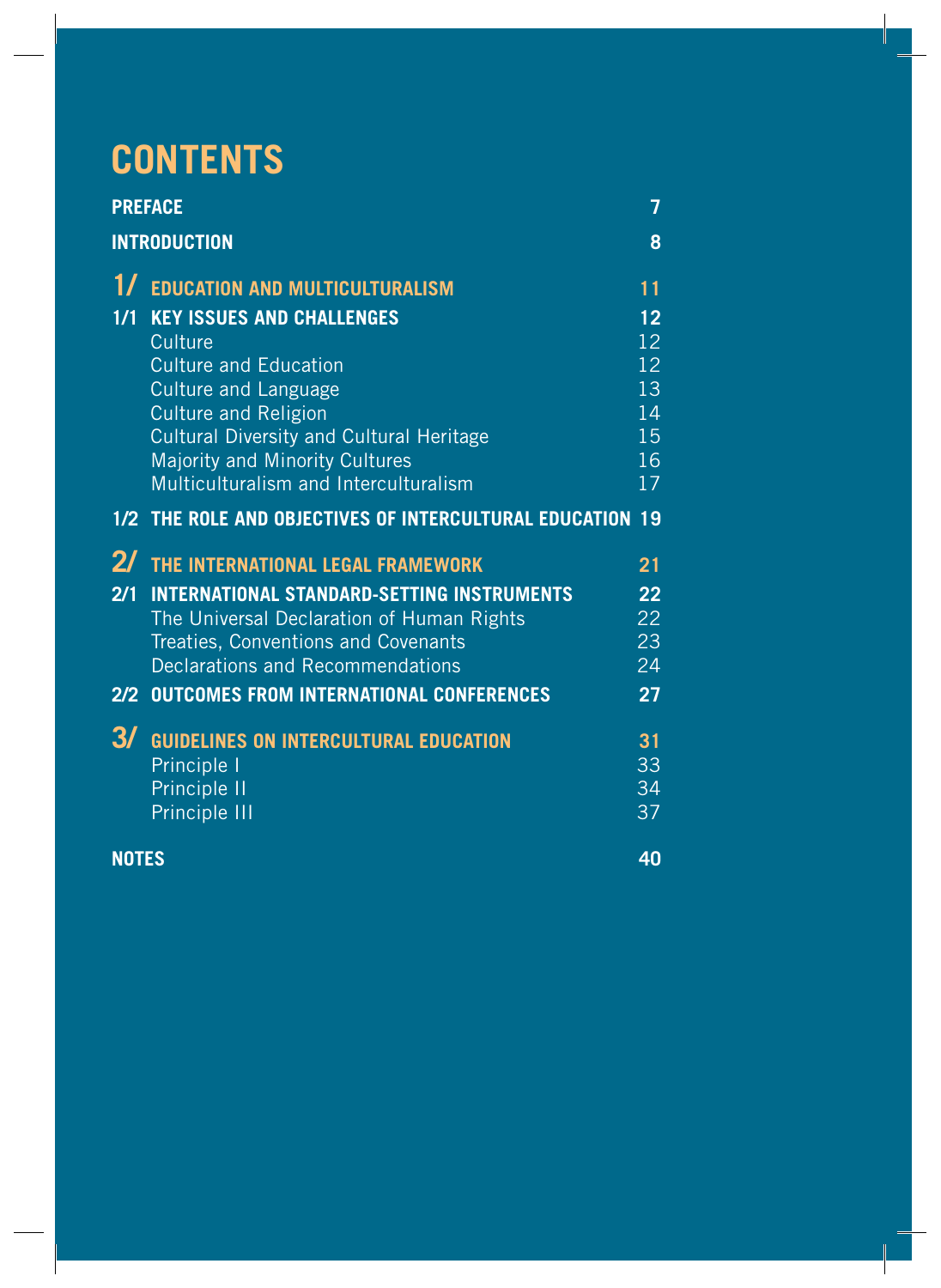<span id="page-5-0"></span>

The Member States of UNESCO's governing body have requested the Organization to continue to "strengthen initiatives in the development of materials for education and intercultural and interfaith understanding"\*. At the same time the World Programme for Human Rights Education as a UN initiative, coordinated jointly by UNESCO and the OHCHR, lays emphasis on the need for tolerance and respect of all peoples in the world through the inclusion of human rights principles in the school and the curriculum.

These Guidelines have been prepared as a contribution to the understanding of the issues around intercultural education. They draw together the key standard-setting instruments and the results of numerous conferences, in particular, the Expert Meeting held at UNESCO Headquarters in March 2006, in order to present those concepts and issues which may be used to guide future activities and policy making in this area.

**7**

The document reflects UNESCO's unique role as international standard setter and convenor of diverse cultural and ideological perspectives. It is hoped that it will serve as a valuable practical resource for teachers and learners, curriculum developers, policy makers and community members alike, and all those who wish to promote Intercultural Education in interests of peace and understanding.

\* Document 33C/5, Draft Report of the Commission II, item 3.1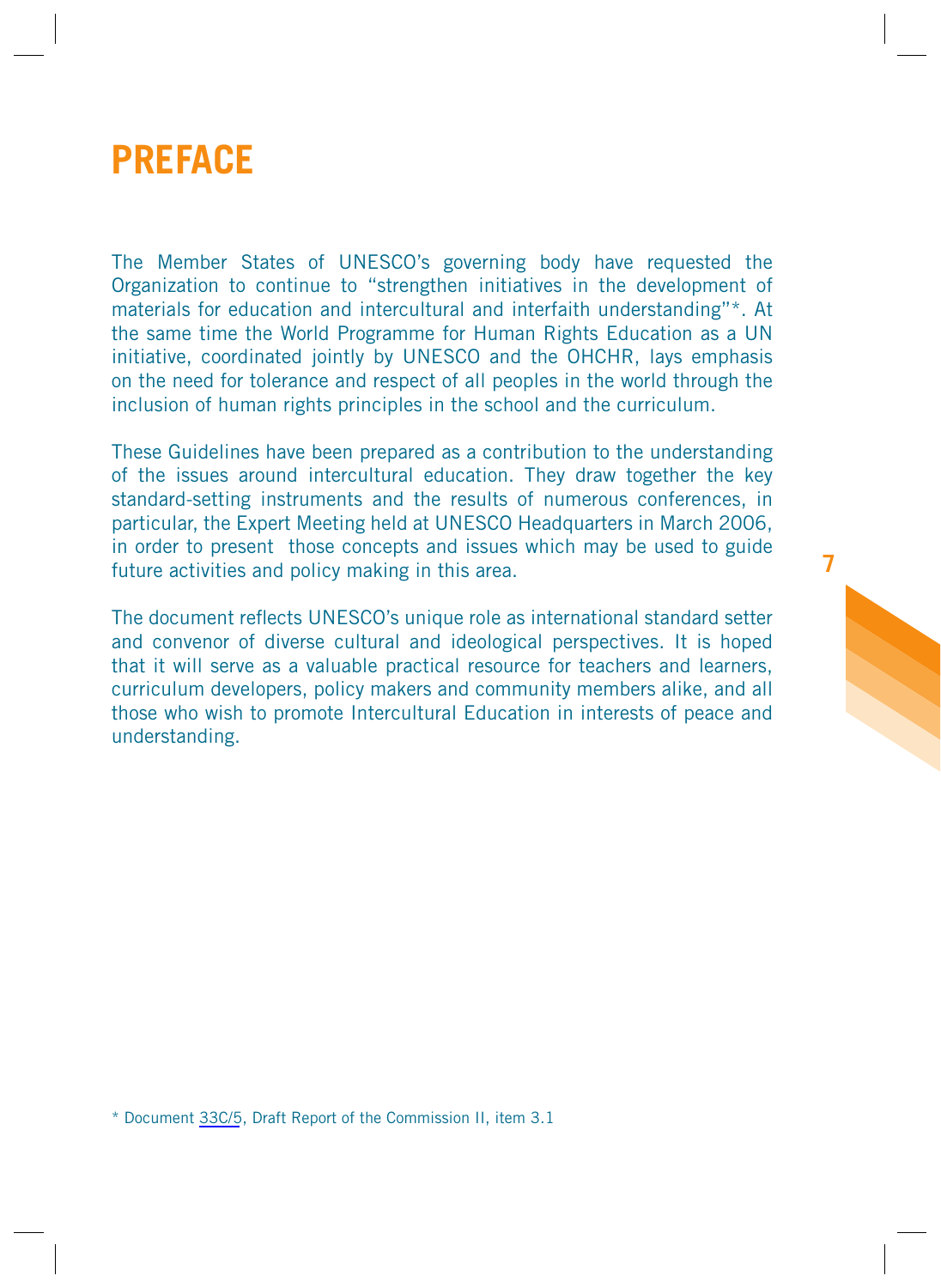# <span id="page-6-0"></span>**INTRODUCTION**

In a world experiencing rapid change, and where cultural, political, economic and social upheaval challenges traditional ways of life, education has a major role to play in promoting social cohesion and peaceful coexistence. Through programmes that encourage dialogue between students of different cultures, beliefs and religions, education can make an important and meaningful contribution to sustainable and tolerant societies.

Intercultural Education is a response to the challenge to provide quality education for all. It is framed within a Human Rights perspective as expressed in the Universal Declaration of Human Rights (1948):

Education shall be directed to the full development of human personality and to the strengthening of respect for human rights and fundamental freedoms. It shall promote understanding, tolerance and friendship among all nations, racial and religious groups, and shall further the activities of the United Nations for the maintenance of peace.<sup>1</sup>

UNESCO's mission in the field of education is to guide educational policy worldwide, with the goal of ensuing universal primary education for all by the year 2015. However, the idea of universality is shifting and complex. The governability of pluralistic, democratic societies increasingly depends on the capacity of governments to provide equity in public and social life, and to educate citizens who are open to intercultural dialogue and tolerant of each other's ways of being and thinking.

UNESCO's work on education in general, and Intercultural Education in particular, is framed within a number of standard-setting instruments and documents. In the UNESCO Constitution, the founding member states declare as indispensable the "wide diffusion of culture and the education of humanity for justice and liberty and peace" and commit to the development of "the means of communication between their peoples and to employ these means for the purposes of mutual understanding and a truer and more perfect knowledge of each other's lives"2.

Moreover, UNESCO Member States have recently called for increased attention to the linkages between culture and education. The 'Rabat Commitment,' formed as a result of the Rabat Conference on Dialogue among Cultures and Civilizations through Concrete and Sustained Initiatives (Rabat, Morocco, 14- 16 June 2005), recommends the preparation of "guidelines on Intercultural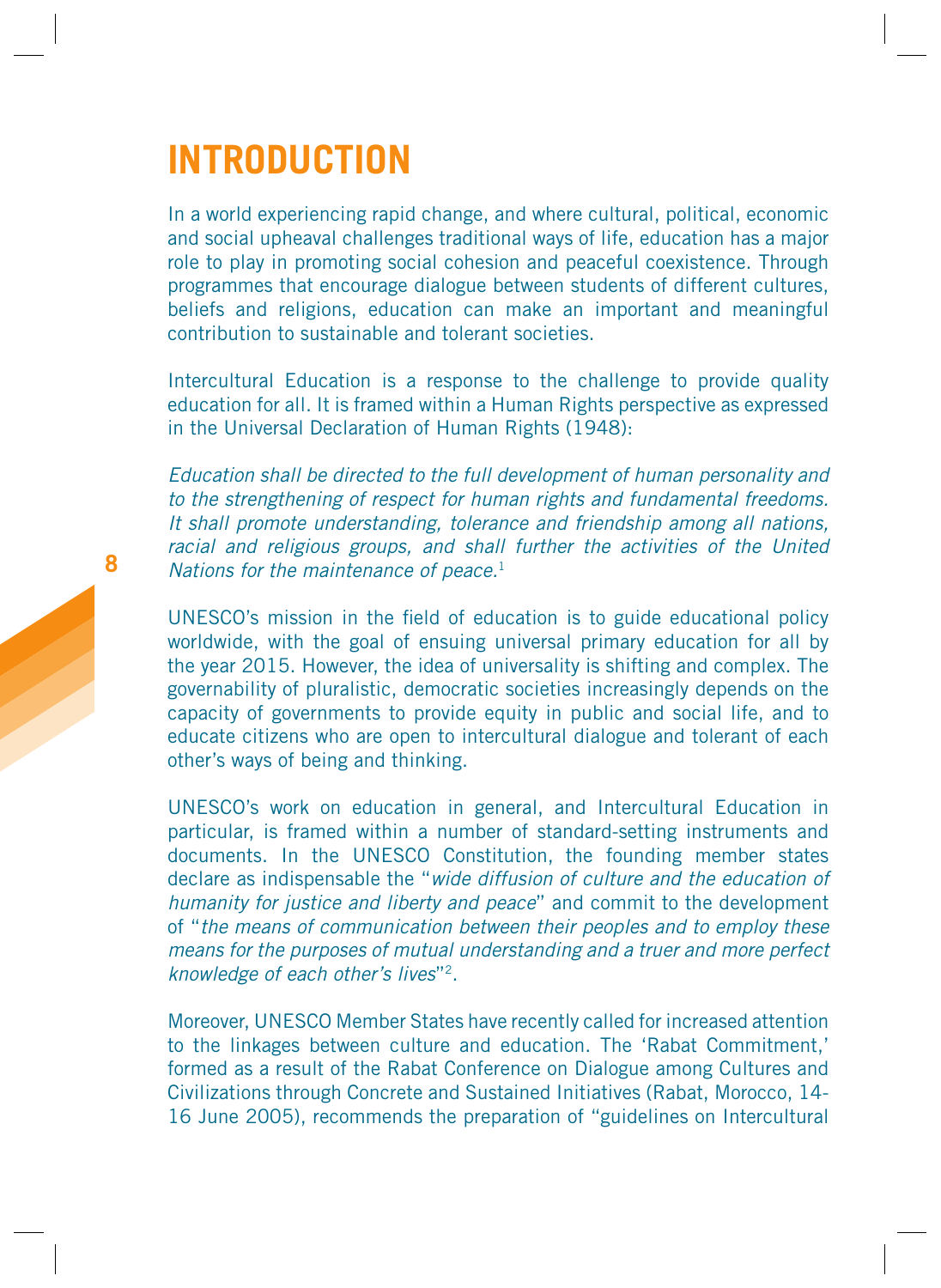Education, building on the research, publications and practice already carried out"3. The present position paper is a response to this call.

This paper aims to synthesize the central issues surrounding Intercultural Education, and presents the fundamental guiding principles for an intercultural approach to education as viewed by UNESCO. It is divided into three parts. Part I outlines the key issues surrounding Intercultural Education, as well as its objectives and basic operating principles. Part II contains a short presentation of the normative framework for Intercultural Education, based on an analysis of international standard-setting instruments that make reference to education and intercultural issues, and on outcomes from International Conferences. Part III synthesizes the international position on this issue and provides a set of three basic principles that should guide educational policies with regard to Intercultural Education.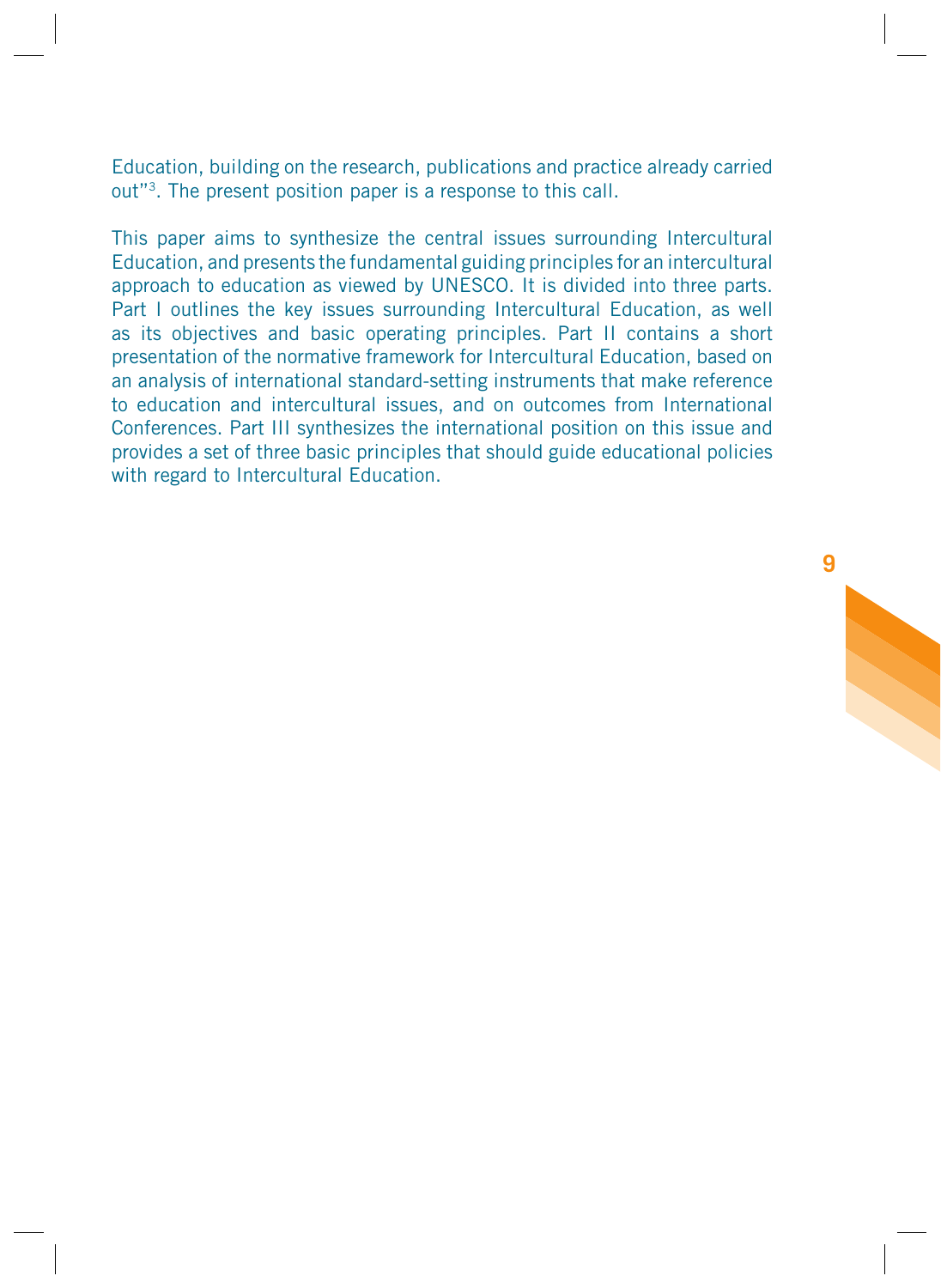The major challenge when discussing the issue of education and multiculturalism is dealing with some of the inherent tensions that arise in reconciling competing world views with each other. Such tensions reflect the diversity of values which co-exist in a multicultural world. Often, they cannot be resolved in a single 'either/or' solution. However, the dynamic interchange between competing aspects is what lends richness to the debate on education and multiculturalism.

<span id="page-8-0"></span>One significant tension arises from the nature of Intercultural Education itself, which accommodates both universalism and cultural pluralism. This is particularly evident in the need to emphasize the universality of human rights, whilst maintaining cultural difference which may challenge aspects of these rights. Concepts of difference and diversity can also present tensions, between the practice of offering one curriculum for all children in a country, as opposed to offering curricula which reflect different cultural and linguistic identities. In other words, between the general principle of equity and the tendency of any educational system to be culturally specific. The challenge for Intercultural Education is to establish and maintain the balance between conformity with its general guiding principles and the requirements of the territor' solution. However, the territor's content that the debath multicultural ism.<br>
One significant tension arises to the debath multicultural scheme lends richness to the debath multicultural accommodates both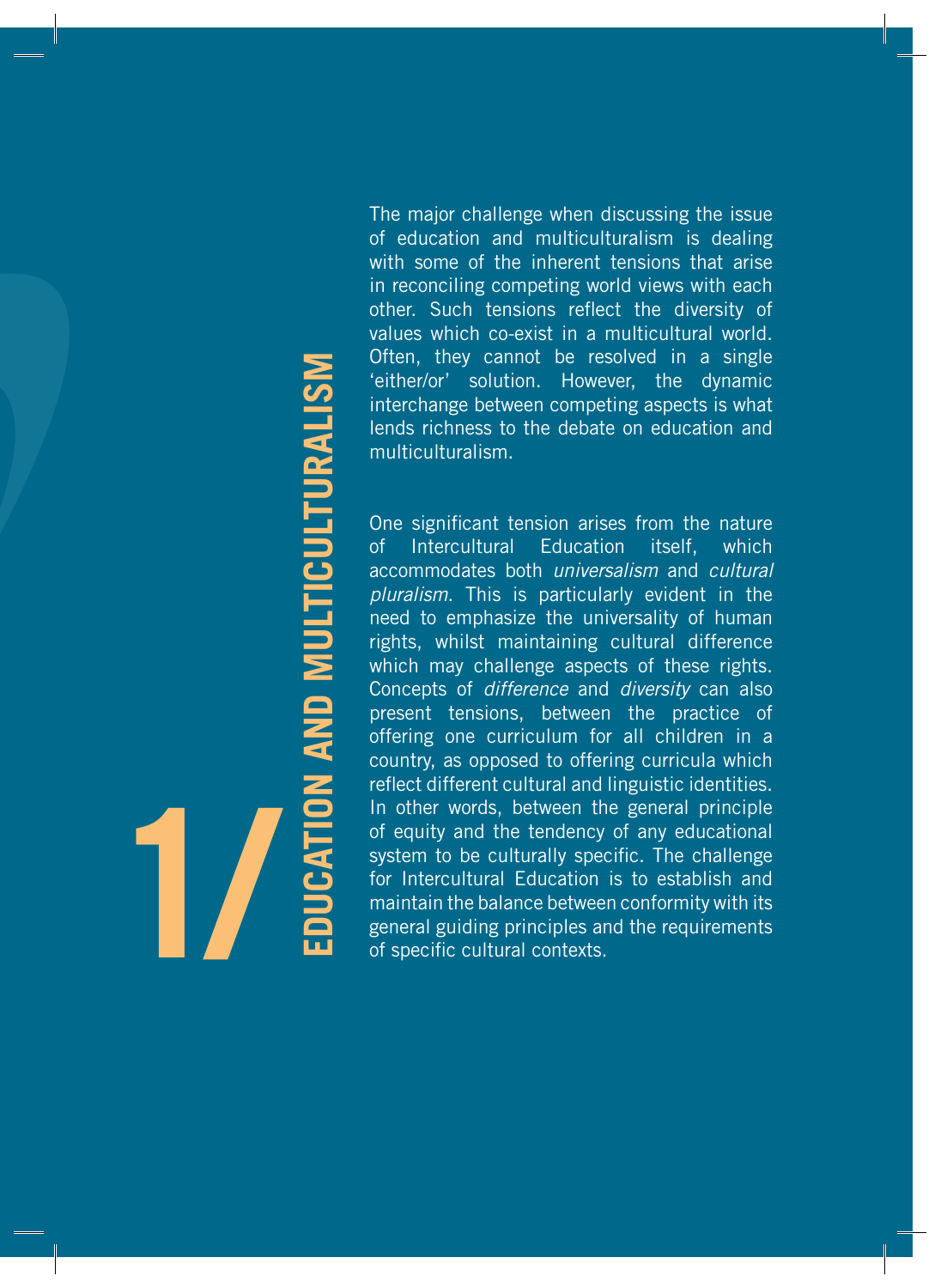# <span id="page-9-0"></span>**1/1 KEY ISSUES AND INTERRELATIONSHIPS**

# **/// Culture**

Culture is defined in numerous ways. As such, it has been defined as "the whole set of signs by which the members of a given society recognize…one another, while distinguishing them from people not belonging to that society.<sup>4</sup>" It has also been viewed as "the set of distinctive spiritual, material, intellectual and emotional features of a society or social group… (encompassing) in addition to art and literature, lifestyles, ways of living together, value systems, traditions and beliefs.5" Culture is at the core of individual and social identity and is a major component in the reconciliation of group identities within a framework of social cohesion. In discussing culture, reference is made to all the factors that pattern an individual's ways of thinking, believing, feeling and acting as a member of society.

# **/// Culture and Education**

### **Understandings**

Education is "the instrument both of the all-round development of the human person and of that person's participation in social life.<sup>6</sup>" It can take place at any age, through the actions of many institutions such as family, the community or the work environment. It can also take place through interaction with the natural environment, especially when such interaction is socially and culturally determined.

From these many influences, school remains the most visible educational institution, and its role is central to the development of society. It aims at developing the potential of learners through the transmission of knowledge and the creation of competencies, attitudes and values that empower them for life in society.

### **Interrelationships**

Concepts of culture and education are, in essence, intertwined. Culture forges educational content, operational modes and contexts because it shapes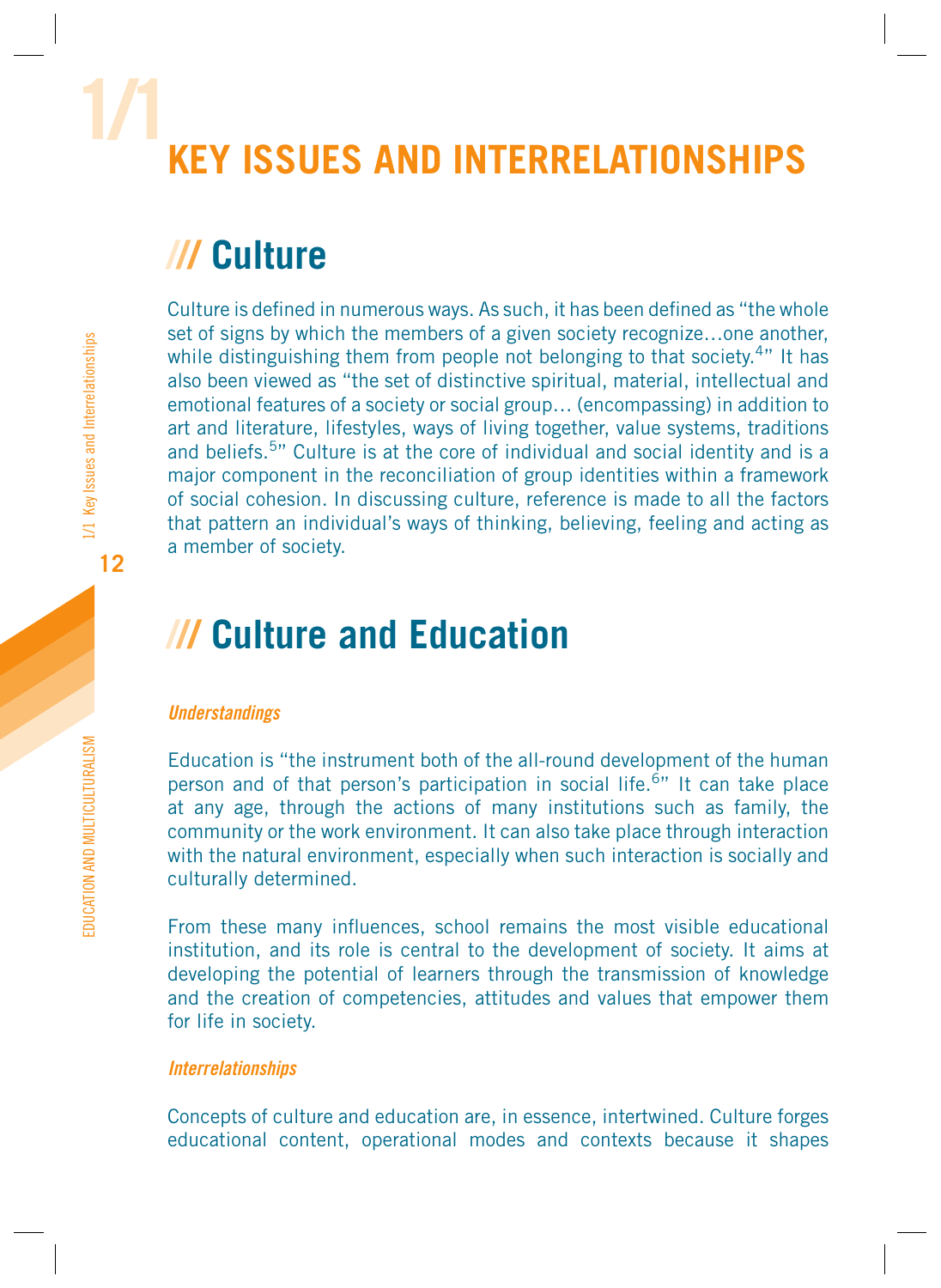<span id="page-10-0"></span>our frames of reference, our ways of thinking and acting, our beliefs and even our feelings. All actors involved in education – teachers and learners, curriculum developers, policy makers and community members – invest their cultural perspectives and cultural aspirations into what is taught, and how it is conveyed. Yet education is also vital to the survival of culture. As a collective and historical phenomenon, culture cannot exist without continual transmission and enrichment through education, and organized education often aims to achieve this very purpose.

# **/// Culture and Language**

### **Understandings**

Language is one of the most universal and diverse forms of expression of human culture, and perhaps even the most essential one. It is at the heart of issues of identity, memory and transmission of knowledge.

Linguistic diversity is likewise a reflection of cultural diversity and cannot be precisely quantified or categorized. Bilingualism and multilingualism are a consequence of linguistic diversity on an individual or collective level, and refer to the use of more than one language in daily life.

### **Interrelationships**

Language issues are central to culture. Languages result from a historical and collective experience and express culturally specific world views and value systems. Estimates<sup>7</sup> which suggest that half the  $6,000$  languages spoken in the world today are in danger of disappearing are a cause for concern, for they implicate the disappearance of the associated cultures with which they are so closely tied, as well as the knowledge systems contained within them.

Language issues are also central to concepts of education. Linguistic competencies are fundamental for the empowerment of the individual in democratic and plural societies, as they condition school achievement, promote access to other cultures and encourage openness to cultural exchange.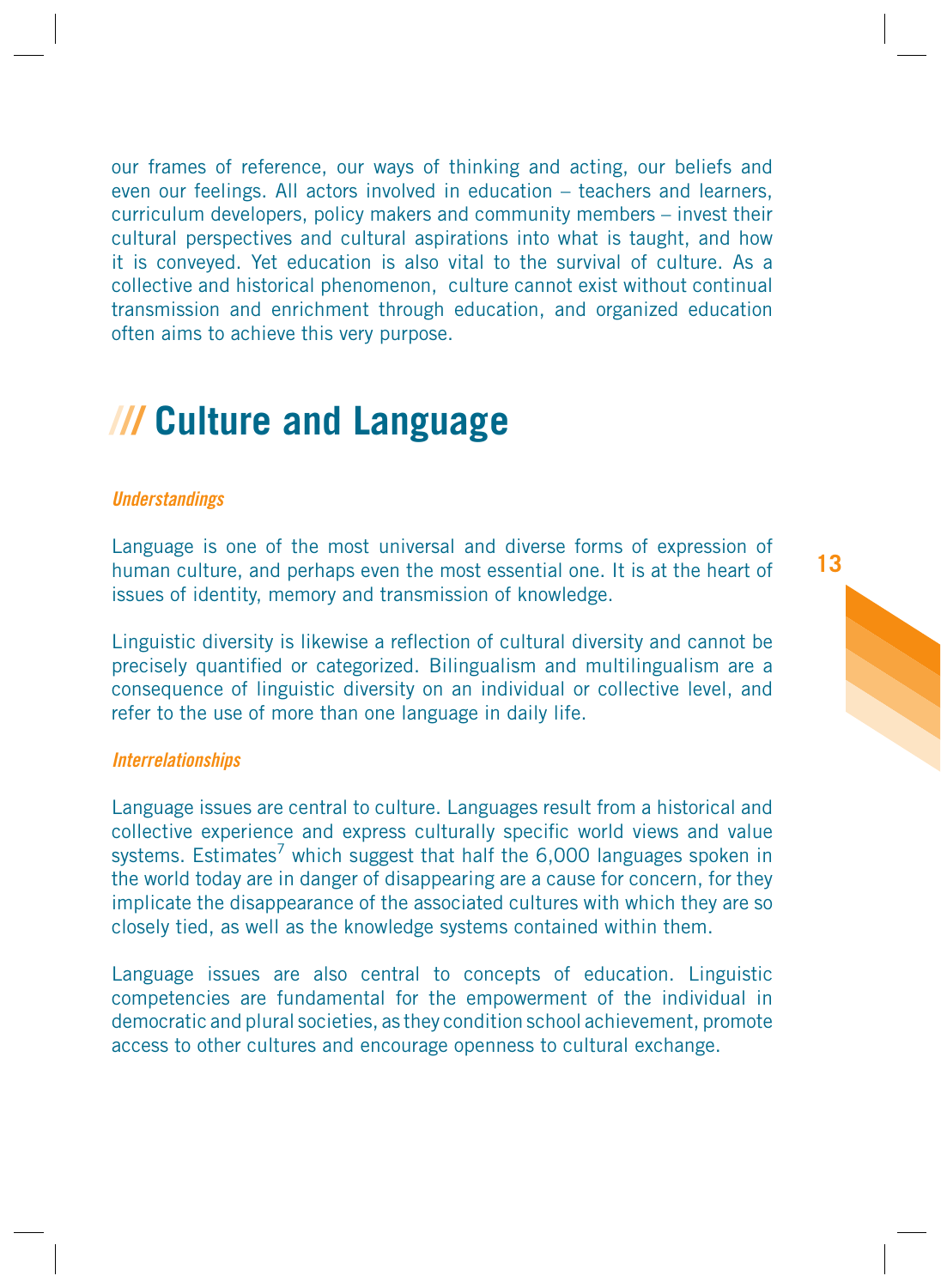# <span id="page-11-0"></span>**/// Culture and Religion**

### **Understandings**

Religious education can be described as learning about one's own religion or spiritual practices, or learning about other religions or beliefs. Interfaith education, in contrast, aims to actively shape the relations between people from different religions.

### **Interrelationships**

Different religions, faiths and attitudes to spirituality stand as collective and historical creations which "reflect the diversity of human experience and the various ways people have of coming to terms with the promise, challenge and tragedy of human life"<sup>8</sup>. They are cross-cultural and internally diverse, as they interact with other cultural practices and values.

As part of what may be termed the "cultural puzzle of sameness and difference"9, religious issues accordingly come into play in an intercultural approach to education, but remain specific as they touch upon what is perceived to be the sacred.

In the West, there has been a tendency since the Enlightenment to underplay the role of religion in public life. Despite this, there is now a growing visibility of religious or spiritual belief and practice in political thought and activity. Social and political conflict, which sometimes uses religious difference as a pretext, is increasing, and the search for religious meaning is taking on new forms, or, in some places, expressing itself in fundamentalist tendencies. Classrooms are now not only multicultural, but also often multi-faith.

It is fundamentally important that democratic societies address inter-religious issues through education. These issues now belong to the educational agenda in many countries throughout the world. Yet it is important to note the importance of an interfaith component within Intercultural Education is context specific. As an attitude to spirituality, secularism is arguably a value position on a par to religion, and is the norm in some countries, where the state has promoted the school as a space free from religious symbolism and dogma. In a secular cultural school setting, interfaith education may not carry the same weight and importance as it might in an environment where issues of faith feature heavily in school life.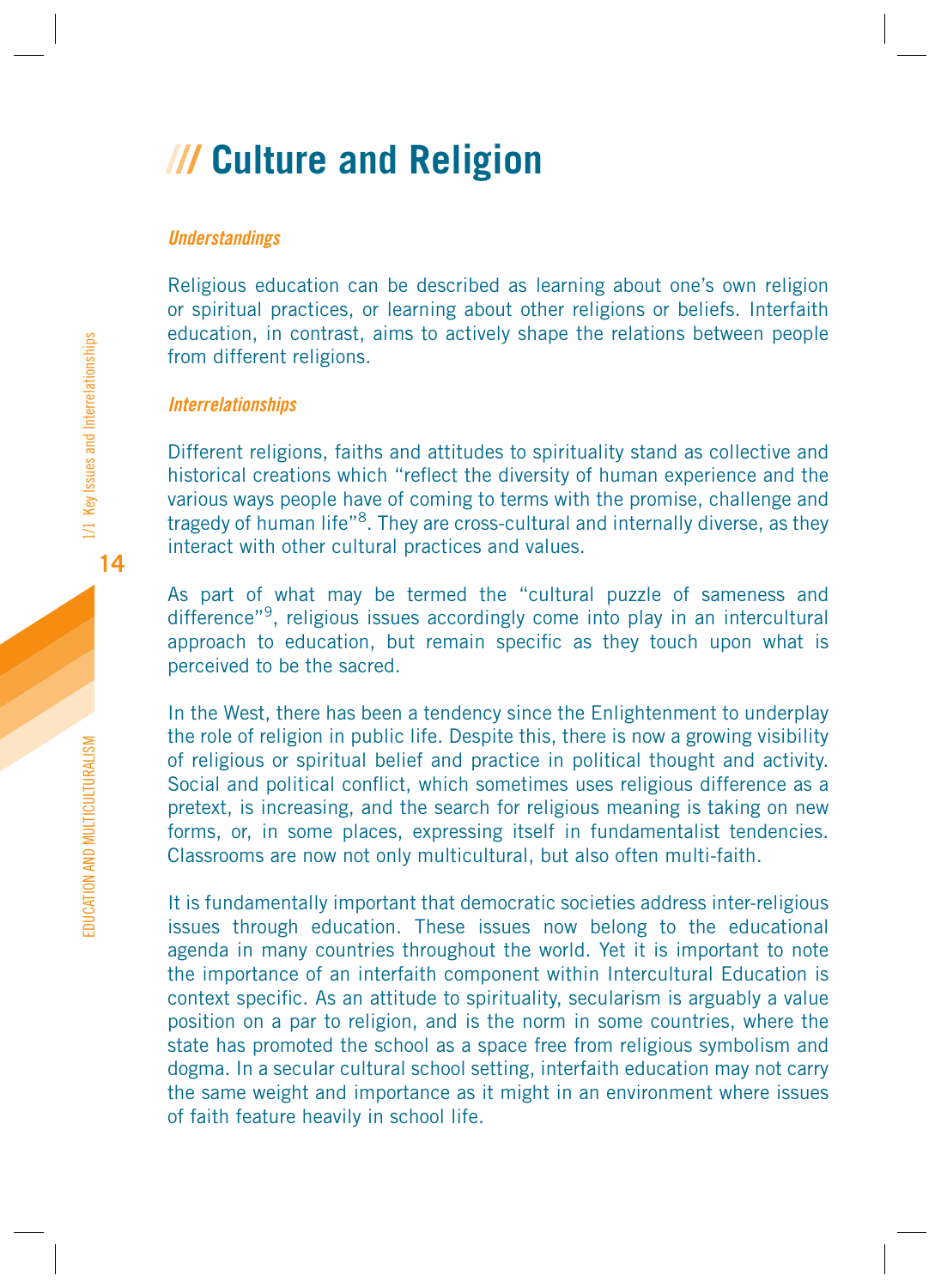# <span id="page-12-0"></span>**/// Cultural Diversity and Cultural Heritage**

### **Understandings**

Cultural diversity has been defined as "the manifold ways in which the cultures of groups and societies find expression.<sup>10"</sup> It is also "a manifestation of the diversity of life on earth. $11"$ 

Cultural heritage was defined by the World Conference on Cultural Policies as "including the works of its artists, architects, musicians, writers and scientists and also the work of anonymous artists, expressions of people's spirituality, and the body of values which give meaning to life. It includes both tangible and intangible works through which the creativity of that people finds expression: languages, rites, beliefs, historic places and monuments, literature, works of art, archives and libraries $12$ ". Common cultural heritage is an indispensable resource, as it constitutes a unique source of human creativity, development and renewal.

### **Interrelationships**

Cultural diversity forms part of a socio-economic and political context and is related to power structures that influence the ways in which components of the world's cultural heritage are perceived and socially constructed. The different cultural communities that compose a state, a nation, or any human society have unequal access to political and economic power and influence. Often conflicts between different cultural groups are associated with economic and political factors, whereby cultural difference may be an attribute although not necessarily a causal factor.

In addition, 21<sup>st</sup> century society is multicultural in essence. Yet different cultures do not have the same possibilities for survival or expression in the modern world. In the context of political conflict and constantly changing environments, they evolve and adapt, with some more open to change. This can leave others, especially minority cultures, exposed to loss and impoverishment. Their values and structures may be weakened as they enter into a more globalized world.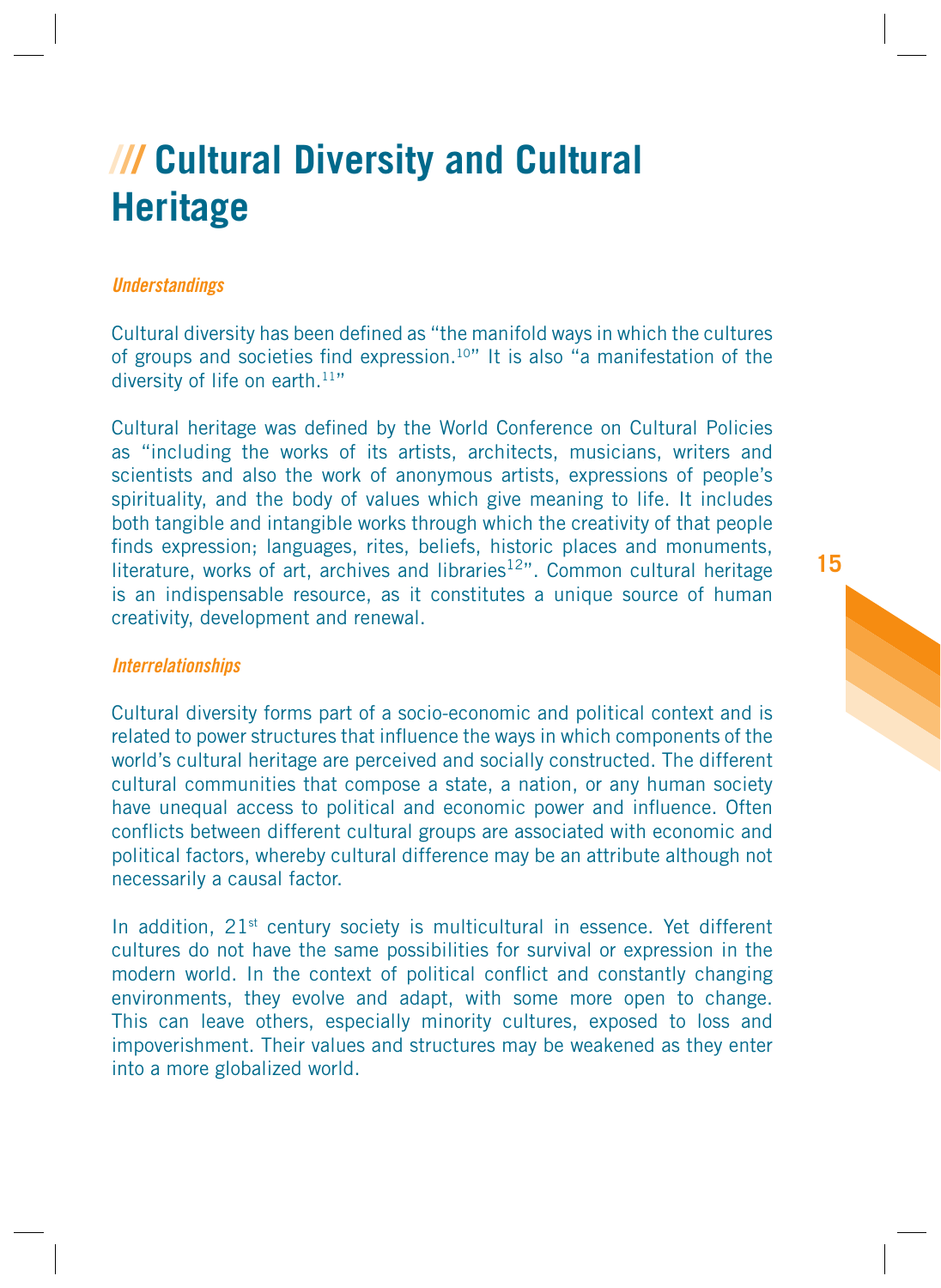<span id="page-13-0"></span>Given that cultural diversity and cultural heritage are so important to the survival of cultures and knowledge, Intercultural Education policy has an important role to play in ensuring their continued vitality.

# **/// Majority and Minority Cultures**

### **Understandings**

The term "minority culture" generally refers to the culture of "marginalized or vulnerable groups who live in the shadow of majority populations with a different and dominant cultural ideology"<sup>13</sup>, the "majority culture". The nondominant position of minority groups does not always derive from numerical weakness: it often has a qualitative dimension linked to the specific cultural and socio-economic characteristics of the community. Such characteristics can produce value systems and life styles that are very different from or even incompatible with those of more dominant groups in society.

The term "minority" is used to refer to "four different categories of groups: (1) autochthonous or indigenous peoples, whose line of descent can be traced to the aboriginal inhabitants of the country… (2) territorial minorities, groups with a long cultural tradition... (3) non-territorial minorities or nomads, groups with no particular attachment to a territory... (4) immigrants...<sup>14"</sup>

Indigenous peoples, in particular, have found themselves subject to economic, cultural, communication and educational policies which, although they may have been well intentioned, have nevertheless contributed to undermine the bases of their material existence. Even though there is no single definition of 'indigenous peoples', several distinctive characteristics are regularly used to define the term, including:

- specific social, cultural and economic living conditions of these peoples15;
- the existence of distinct social, economic, cultural and political institutions, and customs and traditions regulating their status<sup>16</sup>;
- $\blacksquare$  identification as 'indigenous' by others<sup>17</sup>;
- self-identification as  $\cdot$ indigenous<sup>'18</sup>;
- attachment to land and to a specific territory and a special relationship with nature or the earth; and
- their cosmovision.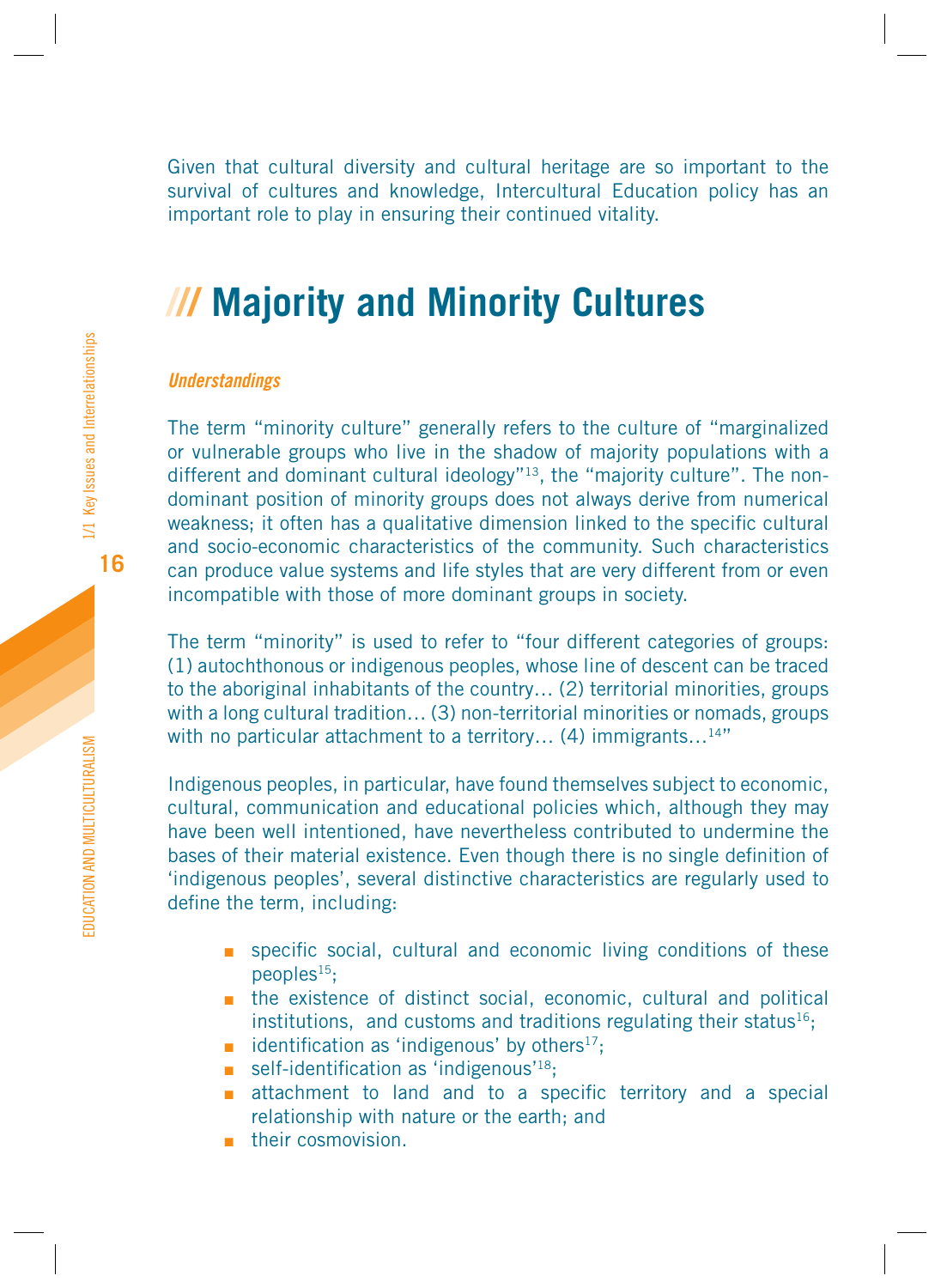### <span id="page-14-0"></span>**Interrelationships**

Cultural vitality is closely linked to the social and economic status of minority communities. This is because the cultural features of different communities, such as practices, beliefs, or life styles, are 'valued' and hierarchized. And while some prevail, others are marginalized.

The cultural composition of societies is today growing even more complex through increasing migratory movements from one country to another and from rural to urban regions. Whereas indigenous peoples and other minority groups can look back on a long historical tradition in a given region, today's migratory movements tend to produce culturally fragmented, usually urban or semi-urban societies, which present specific challenges for educational policies.

Education systems need to be responsive to the specific educational needs of all minorities, including migrants and indigenous peoples. Among the issues to be considered is how to foster the cultural, social and economic vitality of such communities through effective and adequate educational programmes that are based on the cultural perspectives and orientations of the learners, while at the same time providing for the acquisition of knowledge and skills that enable them to participate fully in the larger society.

# **/// Multiculturalism and Interculturalism**

### **Understandings**

The term multicultural describes the culturally diverse nature of human society. It not only refers to elements of ethnic or national culture, but also includes linguistic, religious and socio-economic diversity.

Interculturality is a dynamic concept and refers to evolving relations between cultural groups. It has been defined as "the existence and equitable interaction of diverse cultures and the possibility of generating shared cultural expressions through dialogue and mutual respect.19" Interculturality presupposes multiculturalism and results from 'intercultural' exchange and dialogue on the local, regional, national or international level.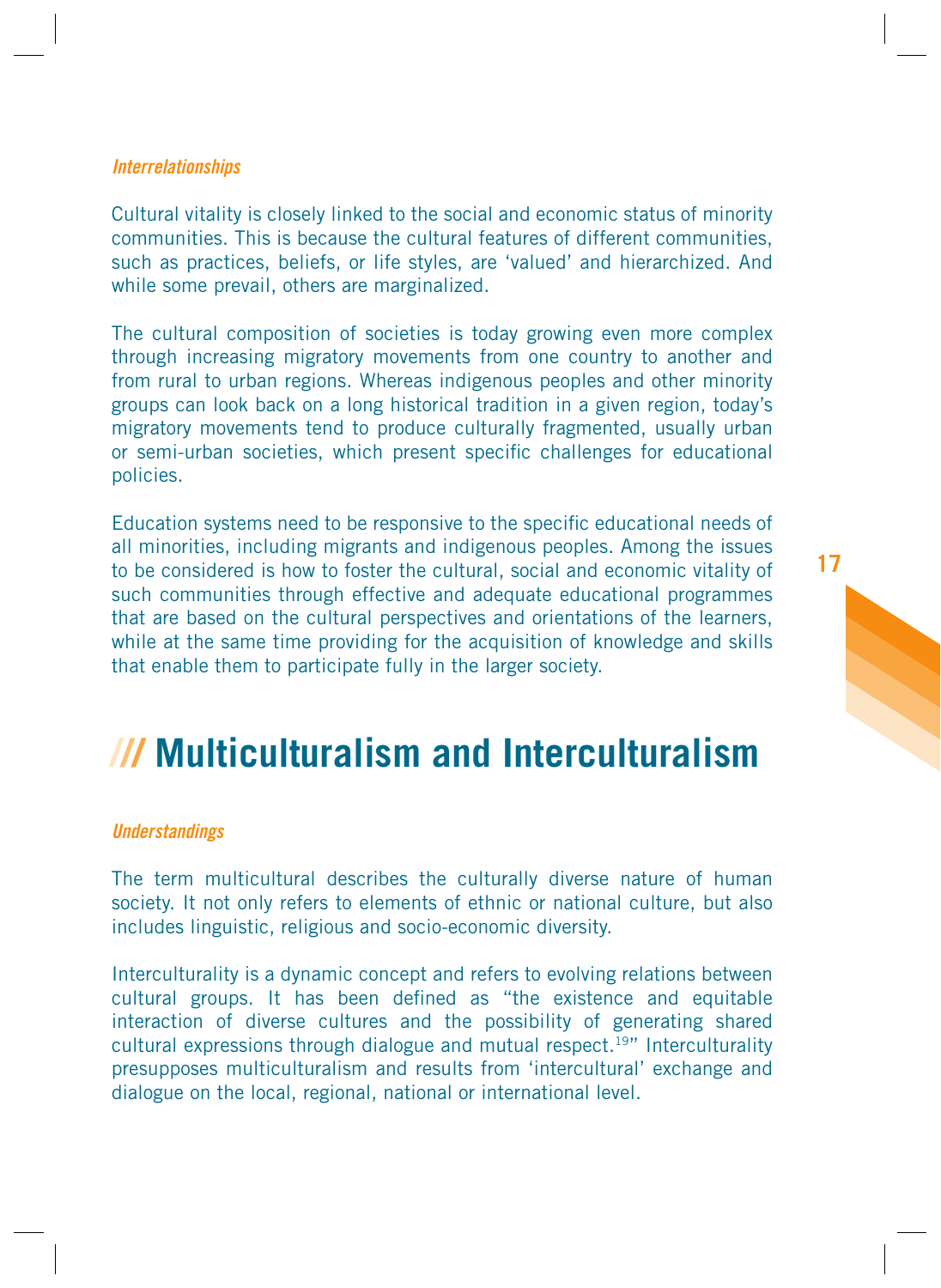### **Interrelationships**

In order to strengthen democracy, education systems need to take into account the multicultural character of society, and aim at actively contributing to peaceful coexistence and positive interaction between different cultural groups. There have traditionally been two approaches: multicultural education and Intercultural Education. Multicultural education uses learning about other cultures in order to produce acceptance, or at least tolerance, of these cultures. Intercultural Education aims to go beyond passive coexistence, to achieve a developing and sustainable way of living together in multicultural societies through the creation of *understanding* of, *respect* for and *dialogue* between the different cultural groups.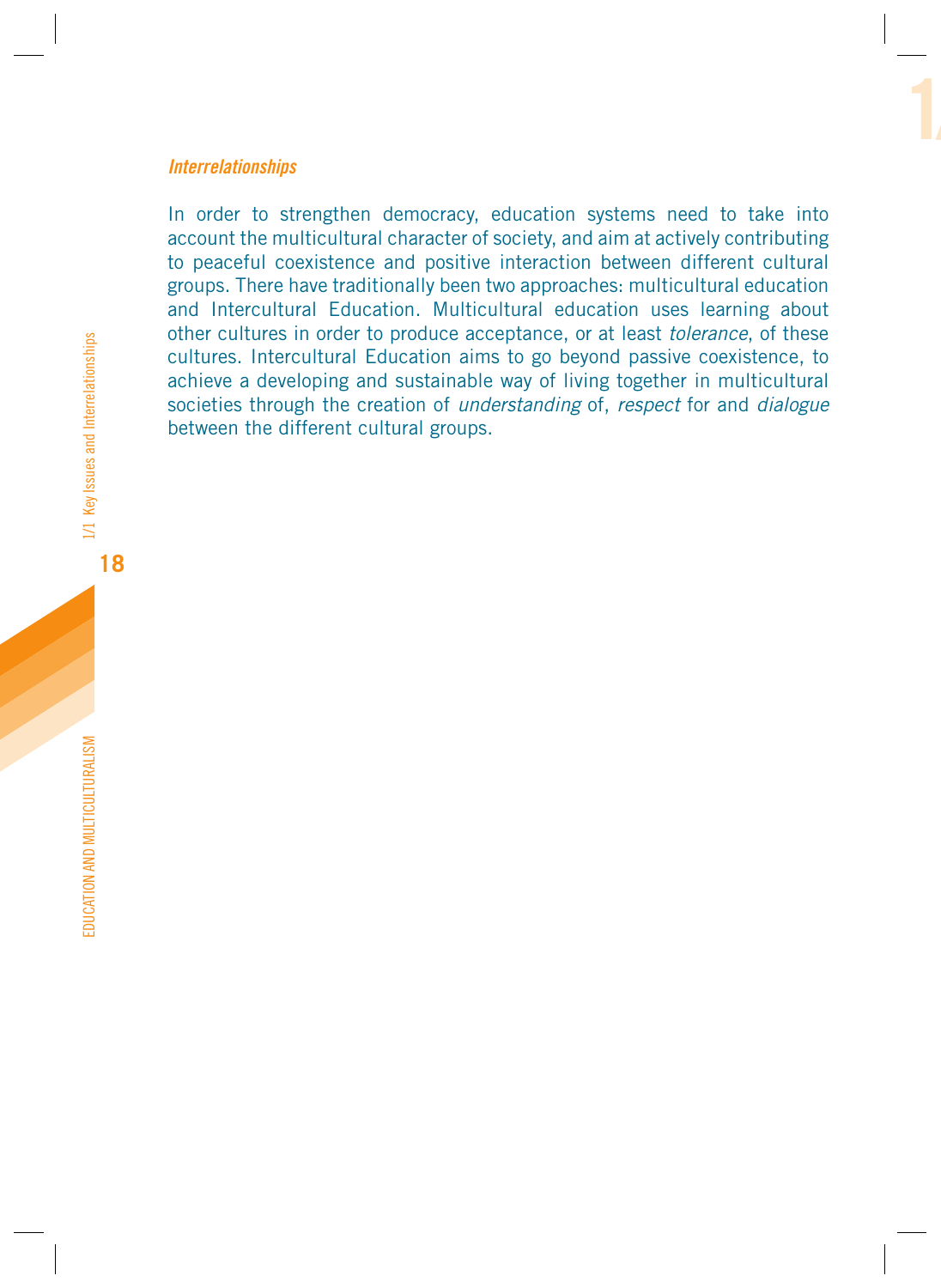# <span id="page-16-0"></span>**1/2 THE ROLE AND OBJECTIVES OF INTERCULTURAL EDUCATION**

Intercultural education cannot be just a simple 'add on' to the regular curriculum. It needs to concern the learning environment as a whole, as well as other dimensions of educational processes, such as school life and decision making, teacher education and training, curricula, languages of instruction, teaching methods and student interactions, and learning materials. This can be done through the inclusion of multiple perspectives and voices. The development of inclusive curricula that contain learning about the languages, histories and cultures of non-dominant groups in society is one important example. The issue of language(s) of instruction and language teaching is another crucial element of effective Intercultural Education and has been described in the UNESCO Education Position Paper "Education in a Multilingual World"20.

The distinct aims of Intercultural Education can be summarized under the headings of 'the four pillars of education' as identified by the International Commission on Education for the Twenty-First Century<sup>21</sup>. According to the conclusions of the Commission, education should be broadly based on the pillars of:

- **1. Learning to know**, by "combining sufficiently broad general knowledge with the opportunity to work in-depth on a small number of projects"22. The Commission further states that "a general education brings a person into contact with other languages and areas of knowledge, and… makes communication possible23"; these results of a general education represent some of the fundamental skills to be transmitted through intercultural education.
- **2. Learning to do**, in order to "acquire not only an occupational skill but also, more broadly, the competence to deal with many situations and to work in teams.24" In the national and international context, learning to do also includes the acquisition of necessary competencies that enable the individual to find a place in society.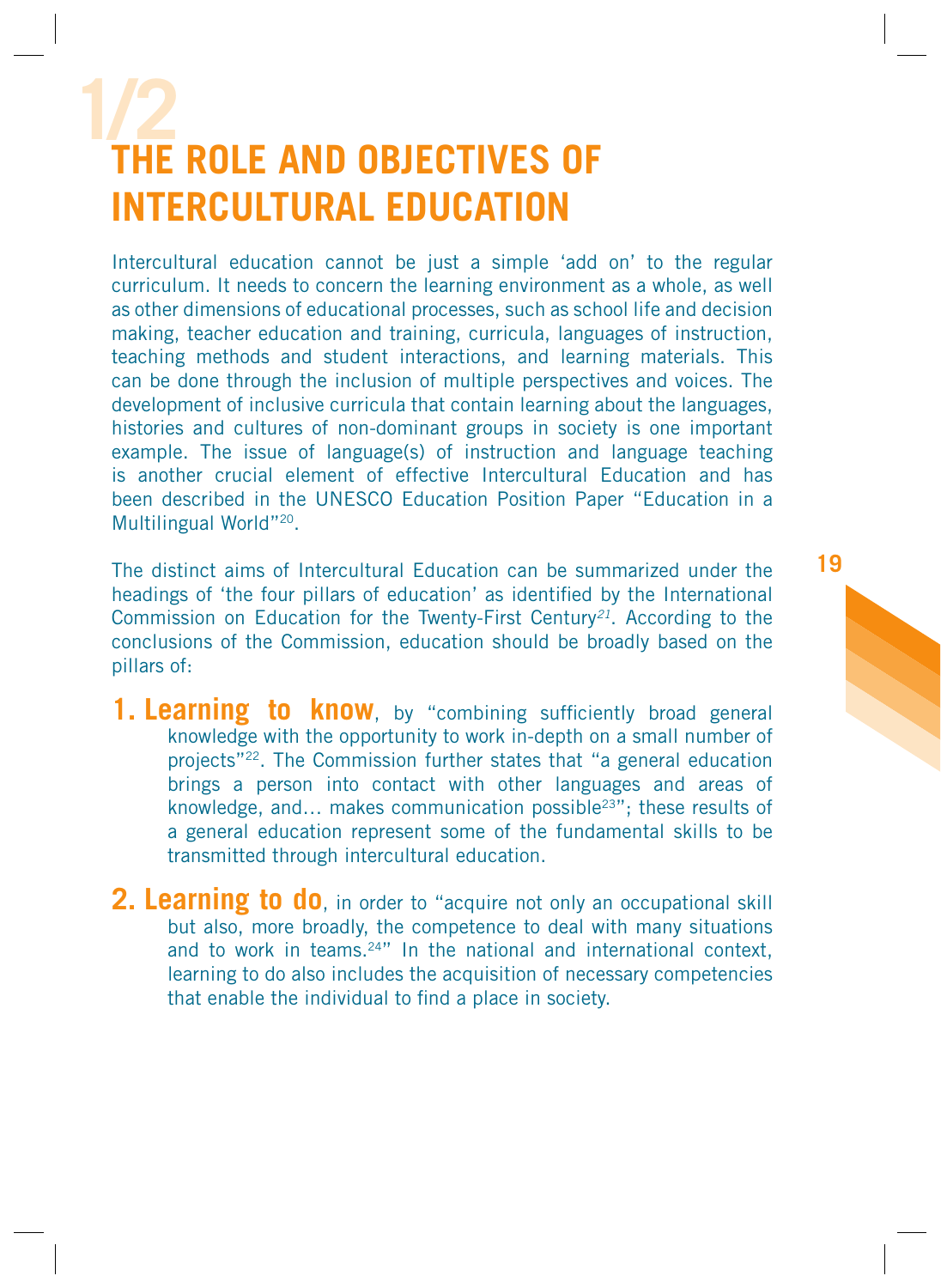- <span id="page-17-0"></span>**3. Learning to live together**, by "developing an understanding of other people and an appreciation of interdependence – carrying out joint projects and learning to manage conflicts – in a spirit of respect for the values of pluralism, mutual understanding... peace<sup>25"</sup> and cultural diversity. In short, the learner needs to acquire knowledge, skills and values that contribute to a spirit of solidarity and co-operation among diverse individuals and groups in society.
- **4. Learning to be**, "so as to better develop one's personality and be able to act with ever greater autonomy, judgement and personal responsibility. In that respect, education must not disregard any aspect of a person's potential…26" such as his or her cultural potential, and it must be based on the right to difference. These values strengthen a sense of identity and personal meaning for the learner, as well as benefiting their cognitive capacity.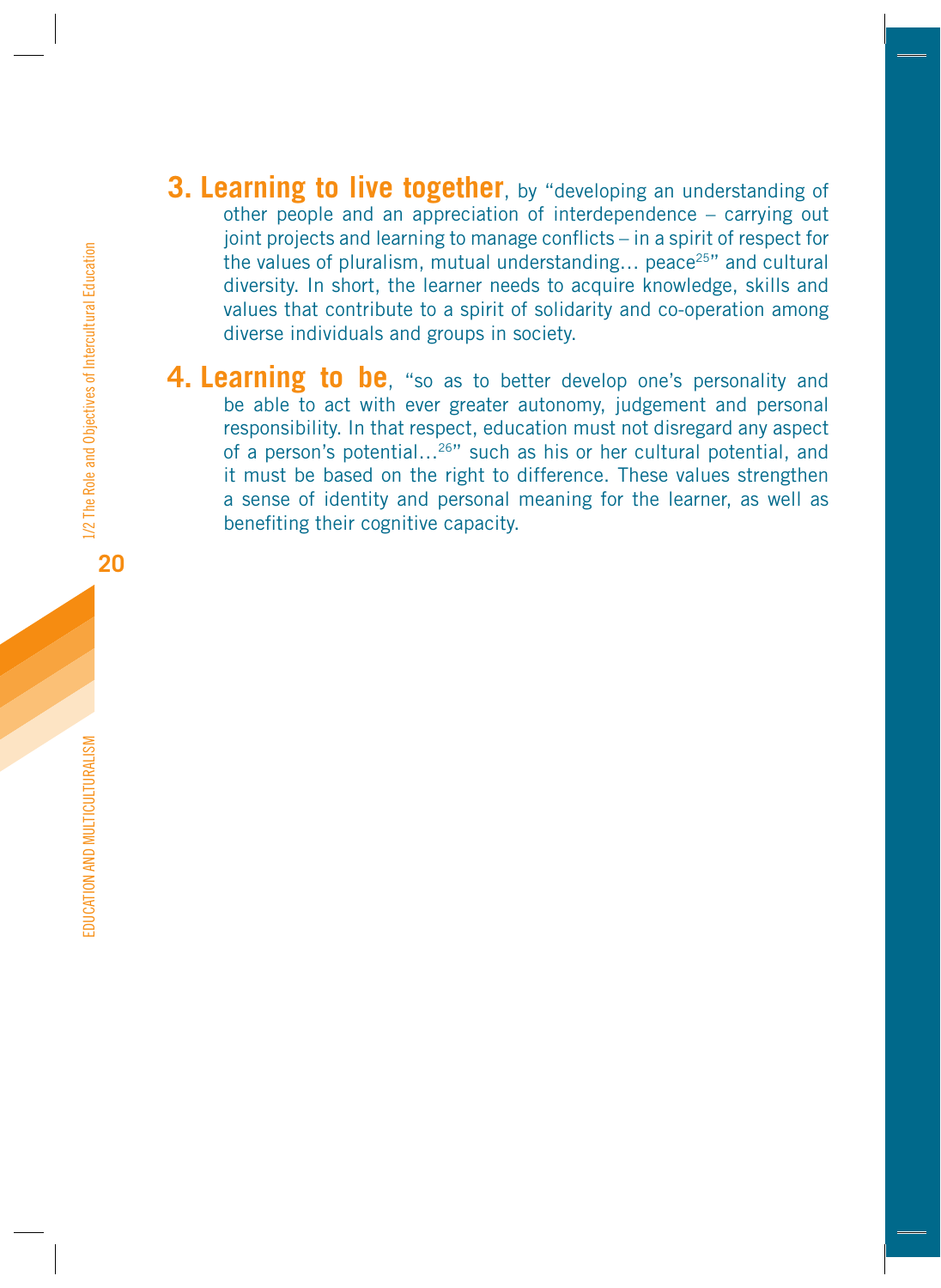

# <span id="page-18-0"></span>THE INTERNATIONAL LEGAL FRAMEWORK **THE INTERNATIONAL LEGAL FRAMEWORK**

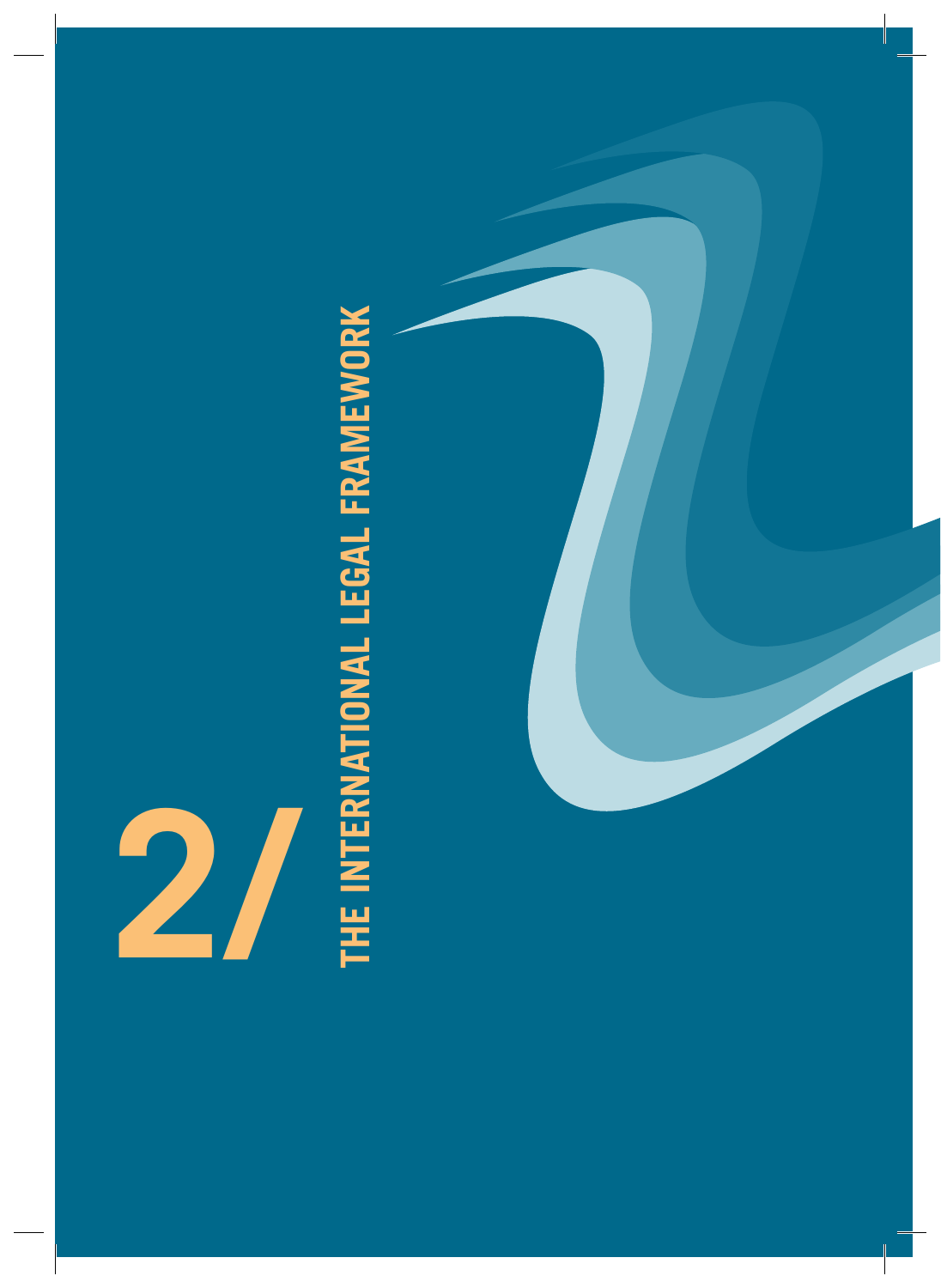# **2/1INTERNATIONAL STANDARD-SETTING INSTRUMENTS**

# **/// The Universal Declaration of Human Rights**

The Universal Declaration of Human Rights (1948) is one of the fundamental and key international standard-setting instruments for managing relationships between people in societies. It assigns two basic functions to education that also are essential to the concept of Intercultural Education: it stipulates that education "shall be directed to the full development of the human personality and to the strengthening of respect for human rights and fundamental freedoms", and that it "shall promote understanding, tolerance and friendship among all nations, racial or religious groups, and shall further the activities of the United Nations for the maintenance of peace"<sup>27</sup>.

This second principle concurs directly with UNESCO's Member States' '[determination] to develop and … increase the means of communication between their peoples and to employ these means for the purposes of mutual understanding"28.

These two basic principles have shaped generations of international standardsetting instruments on education that cite these lines or develop one or both ideas.

The wording of the original clauses is reproduced in the UNESCO Convention against Discrimination in Education (1960)<sup>29</sup> and the UNESCO Recommendation concerning Education for International Understanding, Cooperation and Peace and Education relating to Human Rights and Fundamental Freedoms (1974)30.

One or both principles are elaborated in many other standard-setting instruments (without necessarily using the original wording of the principle(s)): The International Convention on the Elimination of All Forms of Racial Discrimination (1965)<sup>31</sup>, the International Covenant on Economic, Social and Cultural Rights  $(1966)^{32}$ , the Convention on the Rights of the Child  $(1989)^{33}$ and the Declaration on the Elimination of All Forms of Intolerance and of Discrimination Based on Religion or Belief (1981).<sup>34</sup>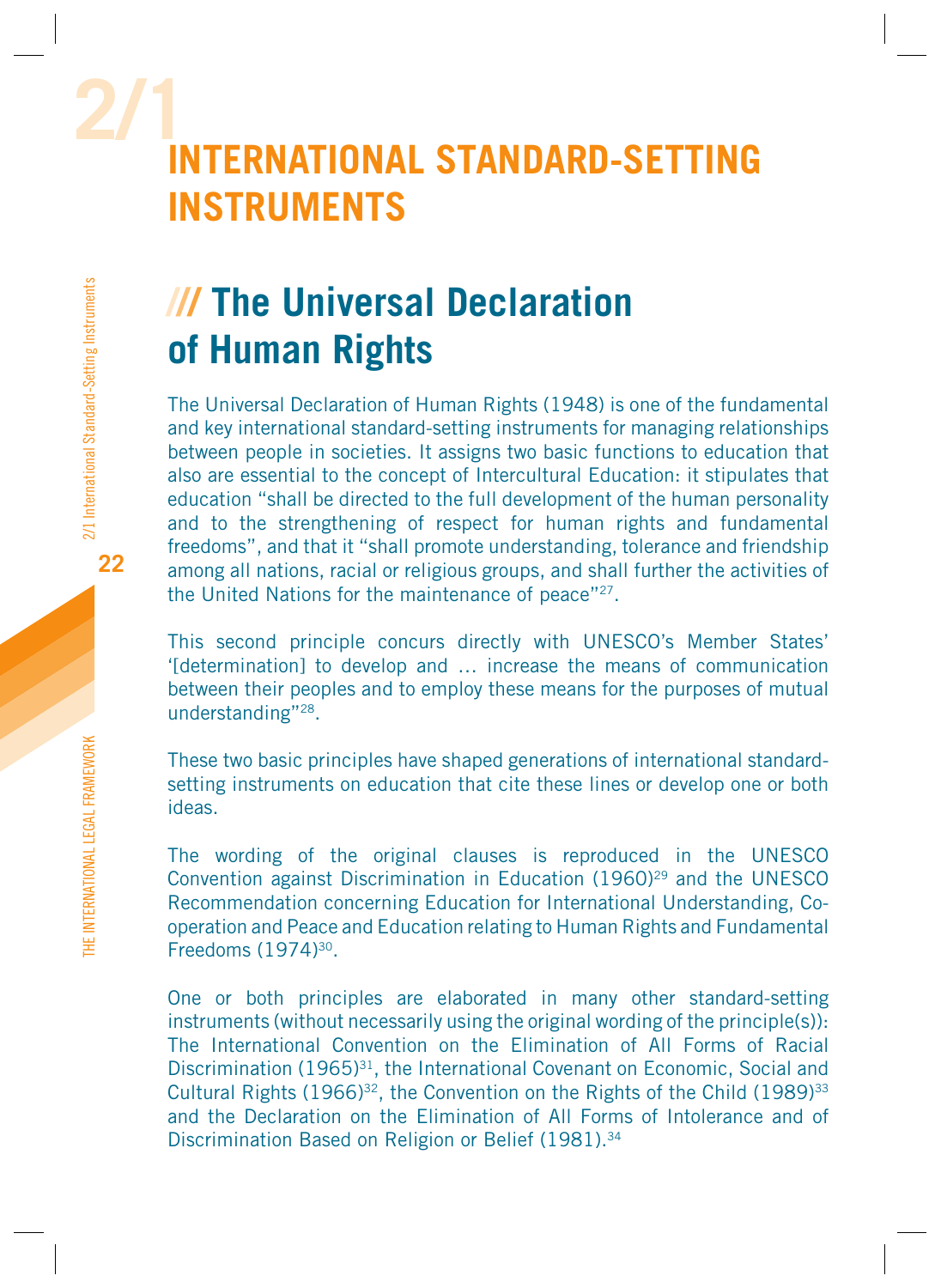# <span id="page-20-0"></span>**/// Treaties, Conventions and Covenants**

Treaties, Conventions and Covenants are essential parts of the international legal framework as they are binding for the contracting parties and produce legal obligations.

Many of them draw on the two basic principles of the Universal Declaration of Human Rights which state that education should be directed to the full development of the individual and to the promotion of understanding and peace. Some also establish complementary concepts that are equally relevant to Intercultural Education.

The International Covenant on Economic, Social and Cultural Rights (1966) adds a central provision concerning the social empowerment of the individual through education. It states that: "education shall enable all persons to participate effectively in a free society"35.

The Convention on Technical and Vocational Education (1989) contains the idea that education programmes need to be adapted to the characteristics of the receiving population groups: "The Contracting States agree to provide and develop technical and vocational education programmes that take account of … the educational, cultural and social background of the population concerned and its vocational aspirations"36. It also puts forth the idea that education programmes shall be directed to the "protection of the … common heritage of mankind"37.

The complex cultural responsibilities of education are addressed in the Convention on the Rights of the Child (1989), which states that: "the education of the child shall be directed to … the development of respect for the child's parents, his or her own cultural identity, language and values, for the national values of the country in which the child is living, the country from which he or she may originate, and for civilizations different from his or her own"38.

The situation of the children of migrant workers is taken into account in the International Convention on the Protection of the Rights of All Migrant Workers and Members of Their Families (1990) which stipulates that "the teaching of their mother tongue and culture"39 should be facilitated, as well as their "integration … in the local school system, particularly in respect of teaching them the local language"40.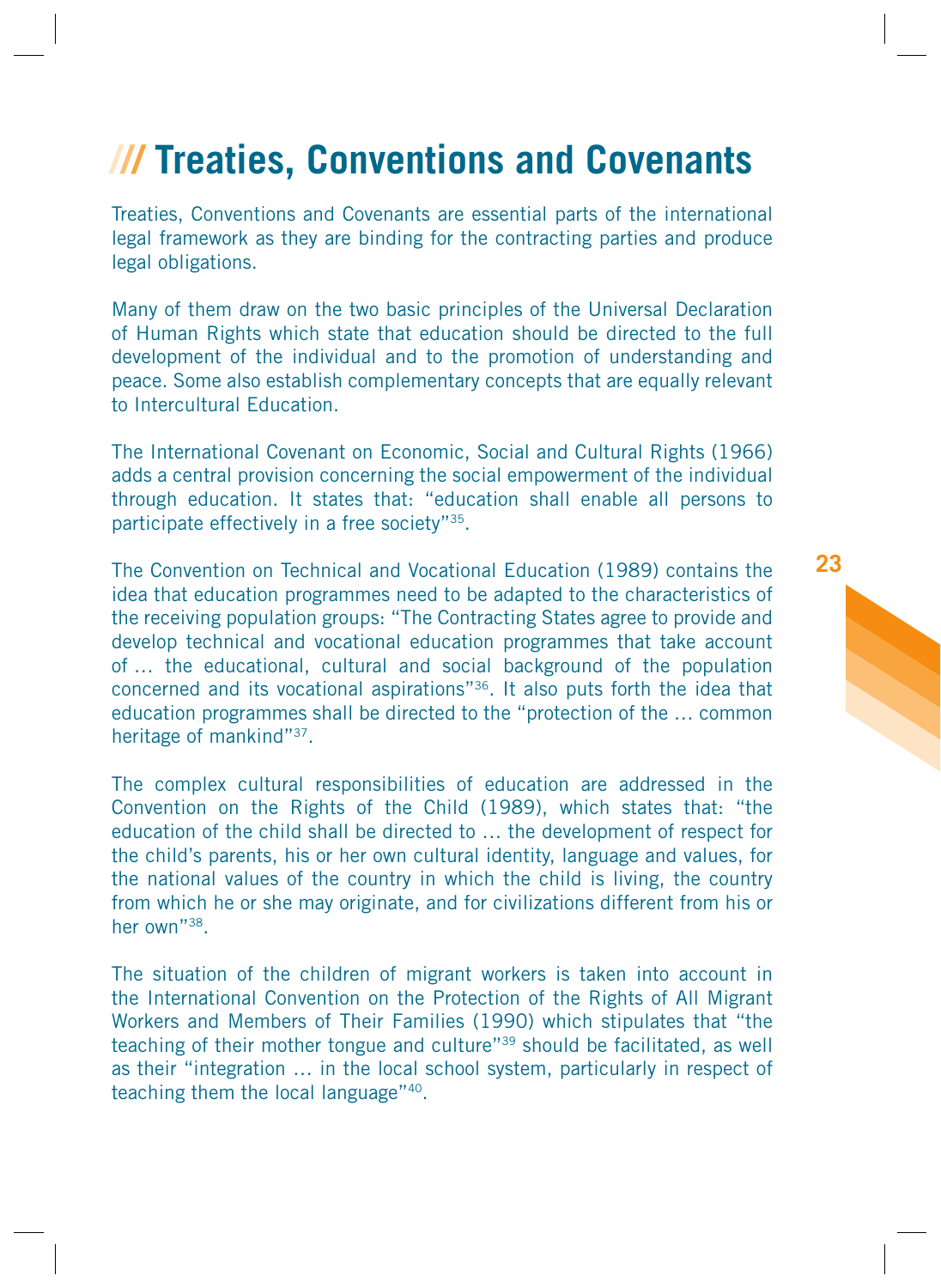<span id="page-21-0"></span>The ILO Convention No. 169 concerning Indigenous and Tribal Peoples in Independent Countries (1991) develops several provisions that are relevant to Intercultural Education. They address:

- **n** the adequacy of educational programmes: "education programmes and services for the peoples concerned shall be developed and implemented … to address their special needs, and shall incorporate their histories, their knowledge and technologies, their value systems and their social, economic and cultural aspirations"<sup>41</sup>;
- **In the participation of the peoples concerned in the educational** processes: "education programmes and services for the peoples concerned shall be developed and implemented in co-operation with them"<sup>42</sup>:
- **n** their empowerment in society: "the imparting of general knowledge and skills that will help children belonging to the peoples concerned to participate fully and on an equal footing in their own community and in the national community shall be an aim of education for these peoples"43; and
- the promotion of understanding between these peoples and other population groups: "educational measures shall be taken among all sections of the national community ... with the object of eliminating prejudices that they may harbour in respect of these peoples"<sup>44</sup>.

The UNESCO Convention on the Protection and Promotion of the Diversity of Cultural Expressions (2005) reinforces the idea already included in the UNESCO Universal Declaration on Cultural Diversity (2001) that cultural diversity must be considered as a "common heritage of humanity" and its "defense as an ethical imperative, inseparable from respect for human dignity"45. It also states that "cultural diversity can be protected and promoted only if human rights and fundamental freedoms…are guaranteed"46, which is to be achieved through the encouragement and promotion of "understanding of the importance of the protection and promotion of the diversity of cultural expressions ... through educational ... programmes"<sup>47</sup>.

# **/// Declarations and Recommendations**

Declarations and recommendations have a non-binding character, but as they represent a shared international consensus, they appeal to Member States to take action.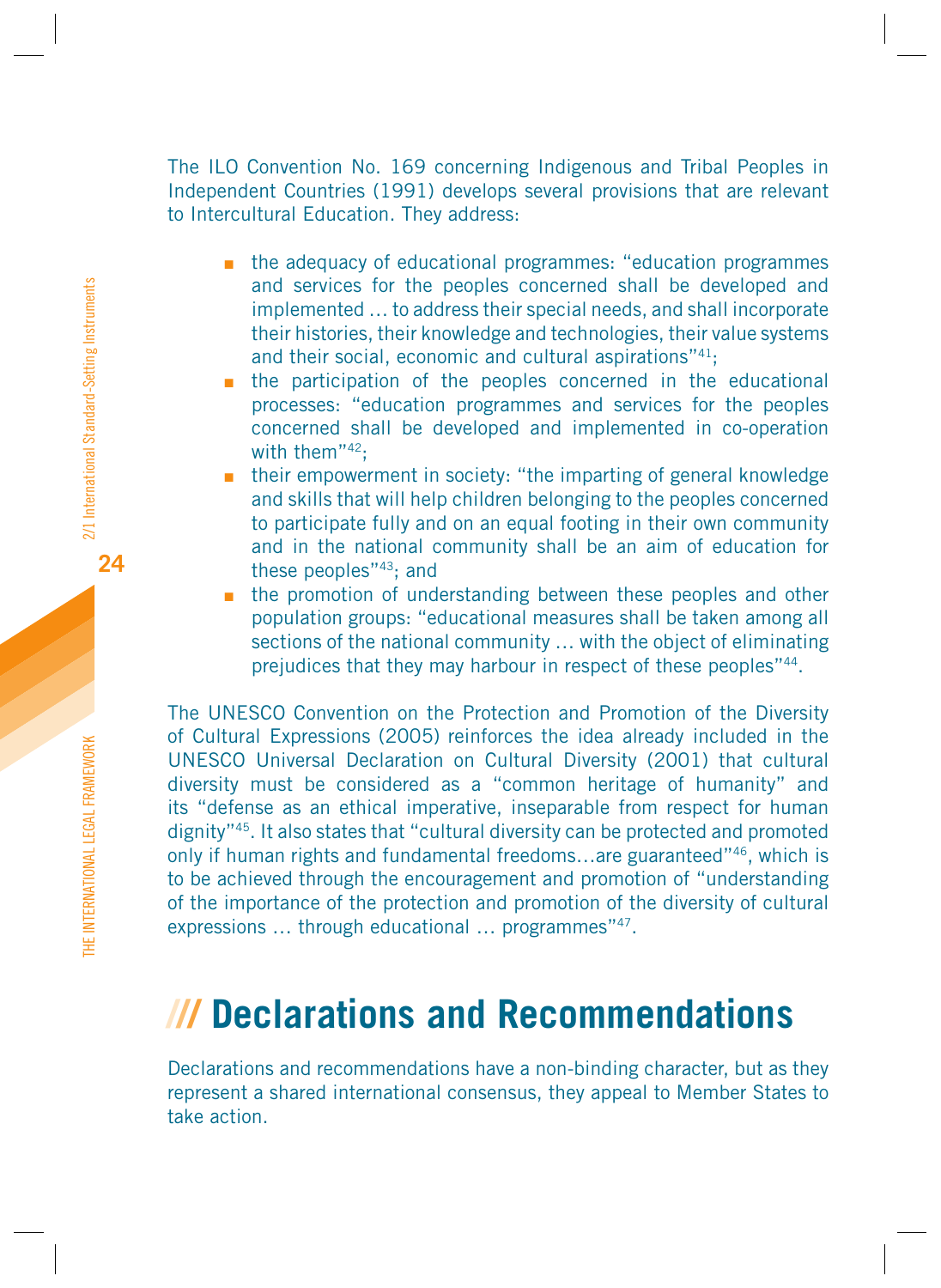The UN Declaration on the Promotion among Youth of the Ideals of Peace, Mutual Respect and Understanding between Peoples (1965)<sup>48</sup> underlines the role of education in order to foster peace, solidarity, understanding and cooperation on the international level and stresses the importance of:

- " ... the knowledge (among young people) of the dignity and equality of all men, without distinction as to race, colour, ethnic origins or beliefs…"49; and
- **Example 1** "exchanges, travel, tourism, meetings, the study of foreign languages, the twinning of towns and universities … and similar activities … among young people in all countries in order to bring them together …"50.

Based on the conviction that "each culture has a dignity and value"<sup>51</sup> and that "all cultures form part of the common heritage belonging to all mankind"52, the UNESCO Declaration of the Principles of International Cultural Cooperation (1966) develops the aims of international cultural co-operation, for example through educational activities. Such co-operation should "… enrich cultures"<sup>53</sup>, while respecting "the distinctive character of each"<sup>54</sup>, "… develop peaceful relations and friendship among the peoples and bring about a better understanding of each other's way of life"55, and "… enable everyone to have access to knowledge … and … contribute to the enrichment of cultural life"56.

The UNESCO Recommendation concerning Education for International Understanding, Co-operation and Peace and Education relating to Human Rights and Fundamental Freedoms (1974) stresses the importance of the "study of different cultures" and "the teaching of foreign languages"57 for international understanding and peace, and develops a set of educational objectives. These objectives include:

- **n** the promotion of values, such as "understanding and respect for all peoples, their cultures, civilizations, values and ways of life…" and "understanding of the necessity for international solidarity and cooperation";
- **n** the transmission of skills, such as "abilities to communicate with others"; and
- **EX EXENUTION SHOW SHOW SHOW SHOWS** general principles on educational such as "an international dimension and a global perspective in education at all levels and in all its forms"58.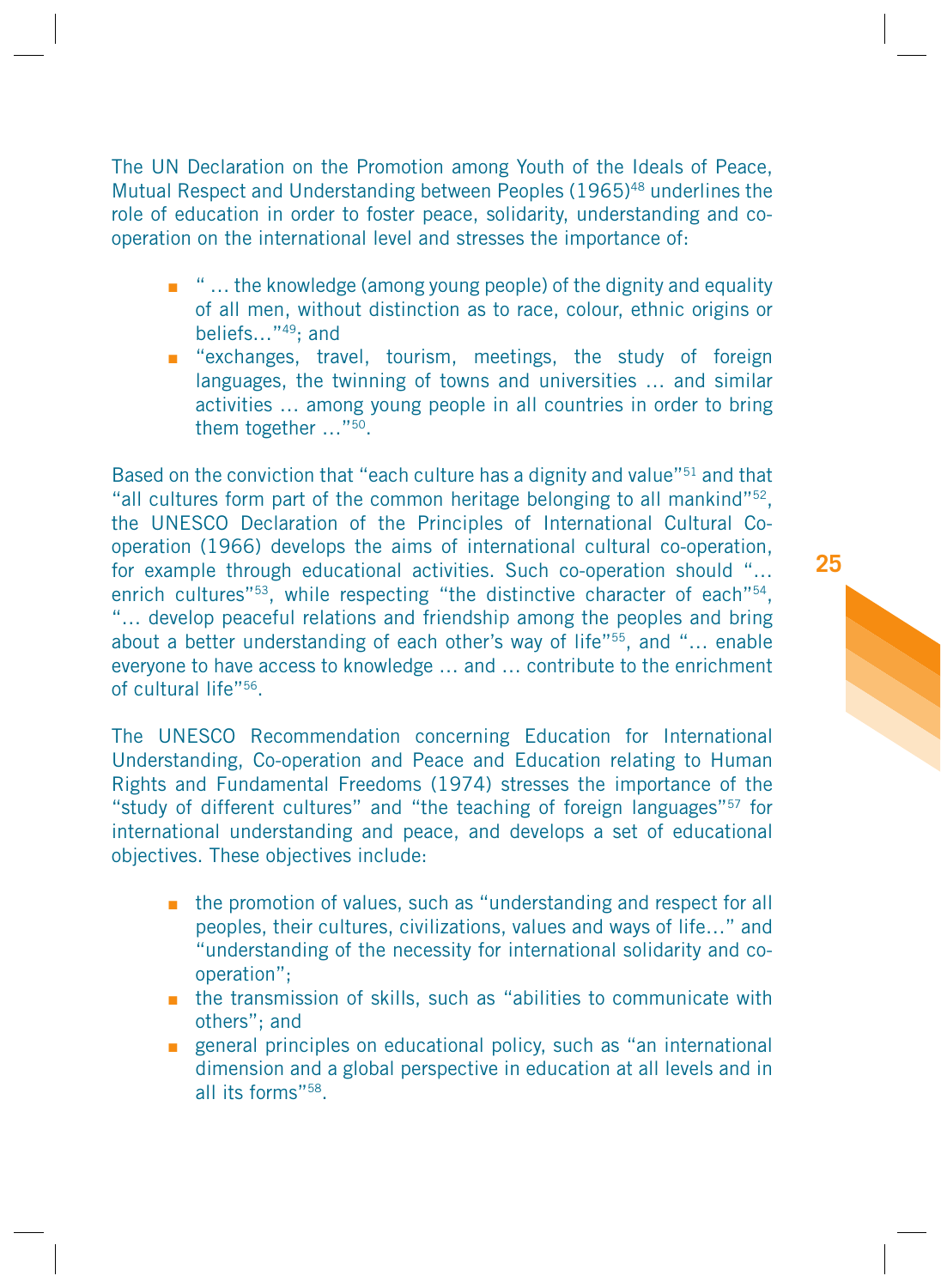The UNESCO Declaration on Race and Racial Prejudice (1978) addresses racial discrimination and asserts that "States… as well as all other competent authorities and the entire teaching profession, have a responsibility to see that the educational resources … are used to combat racism"59.

The UNESCO Recommendation on the Development of Adult Education (1976) contains several elements that are relevant to the concept of Intercultural Education. It says that:

- adult education should create "an understanding of and respect for the diversity of customs and cultures, on both the national and international planes"<sup>60</sup>:
- any education programme should be adapted to the "social, cultural, economic and institutional factors of each country and society to which adult learners belong"<sup>61</sup>;
- the active role of the learner as "the vehicle of a culture which enables him or her to play the role of both learner and teacher"<sup>62</sup> should be recognized; and
- adult education should take into account the cultural identity of migrant workers, refugees and ethnic minorities and the requirements of their adaptation in the host country.<sup>63</sup>

The UN Declaration on the Rights of Persons Belonging to National or Ethnic, Religious and Linguistic Minorities (1992) also stresses the need for educational content which recognizes minorities, expressing that: "States should, where appropriate, take measures in the field of education, in order to encourage knowledge of the history, traditions, language and culture of the minorities existing within their territory. Persons belonging to minorities should have adequate opportunities to gain knowledge of the society as a whole"<sup>64</sup>

The UNESCO Universal Declaration on Cultural Diversity (2001) addresses the cultural rights issue and stresses the role of education in that "all persons should be entitled to quality education and training that fully respects their cultural identity"65.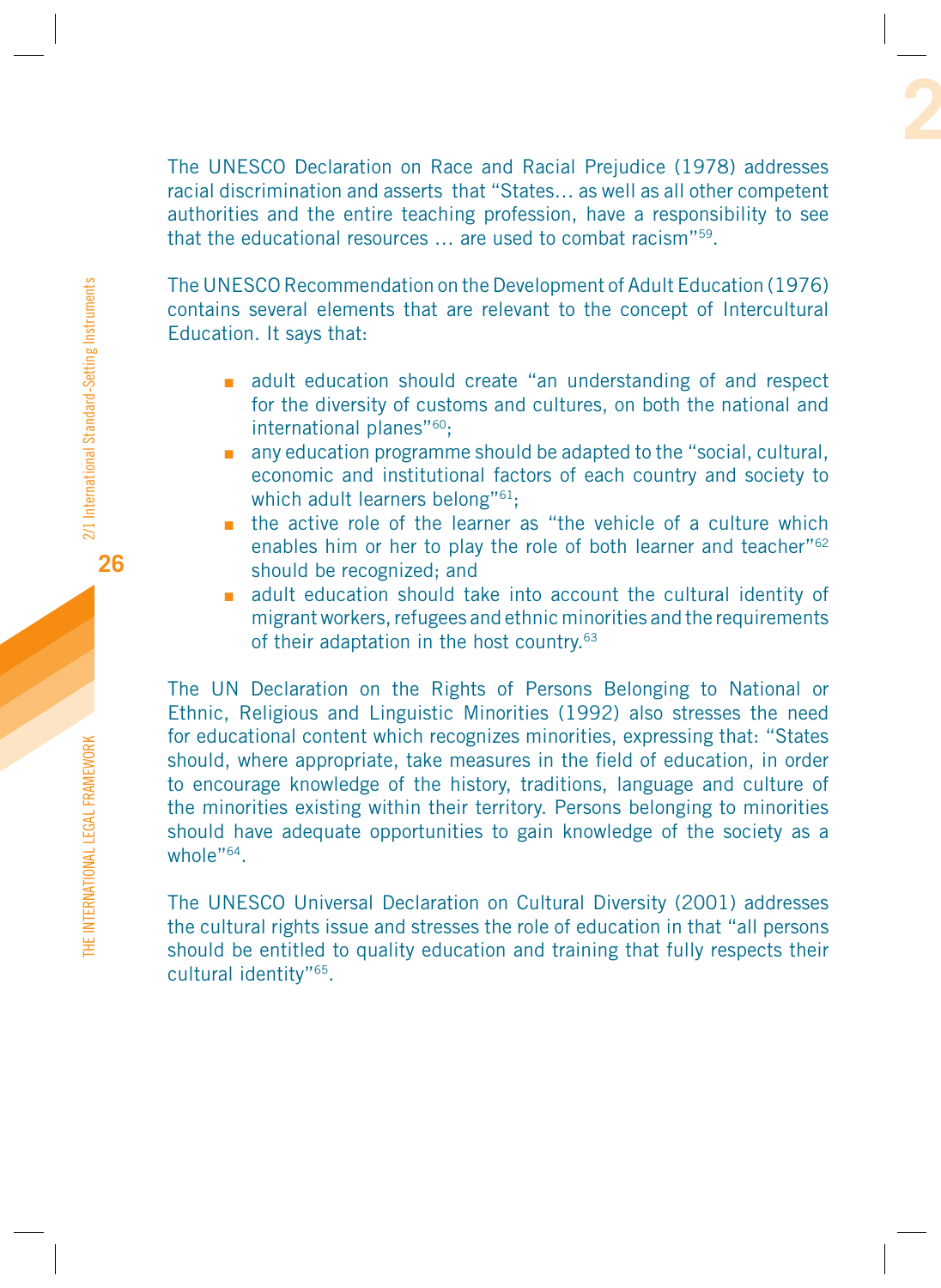# <span id="page-24-0"></span>**2/2 OUTCOMES FROM INTERNATIONAL CONFERENCES**

The 1992 and 1994 International Conferences on Education created essential provisions on Intercultural Education.

Recommendation No. 78 adopted by the 1992 Conference concerning the Contribution of Education to Cultural Development, allots a central role to Intercultural Education with regard to cultural development. It details the general objectives of Intercultural Education and the components of its implementation in the educational context.

The final report of the 1992 International Conference on Education suggested the aims of Intercultural Education to be:

- **h** the reduction of all forms of exclusion;
- the furthering of integration and school achievement;
- **n** the promotion of respect for cultural diversity;
- **n** the promotion of understanding of the cultures of others; and
- the promotion of international understanding.<sup>66</sup>

And its implementation in the educational context touches upon:

- **curriculum**;
- **u** teaching methods;
- **u** teaching materials;
- **n** language teaching;
- school life and governance;
- **he role and training of teachers; and**
- $\blacksquare$  the interaction between school and society.<sup>67</sup>

The Declaration of the 44th session of the International Conference on Education develops the role of Intercultural Education with regard to education for peace, human rights and democracy. It states that an education for international understanding is based on "learning about the diversity and wealth of cultural identities",<sup>68</sup> open-mindedness to other cultures and respect for human differences.<sup>69</sup>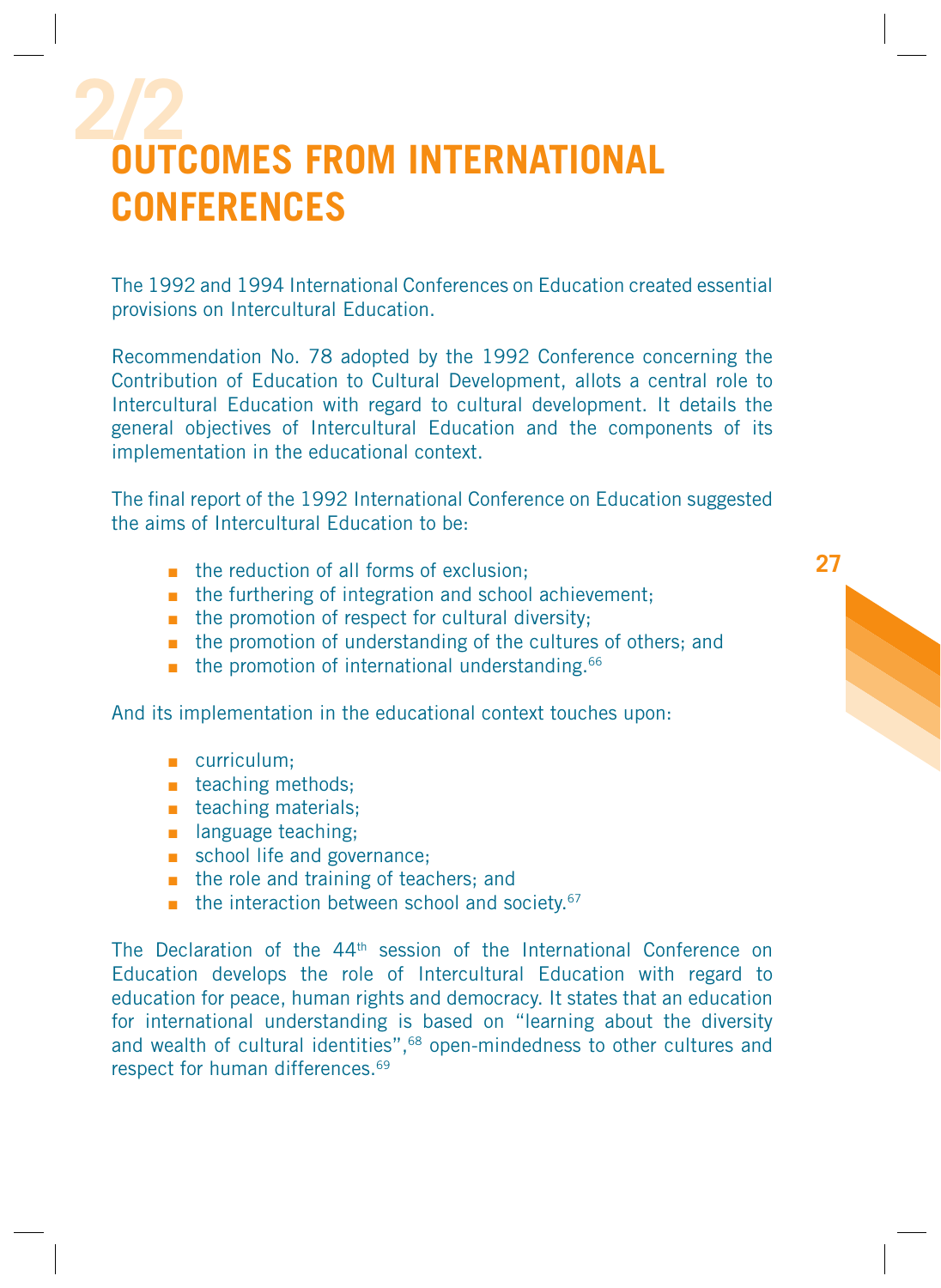The Integrated Framework of Action recommends that education for peace, human rights and democracy must:

- promote respect for cultural diversity and heritage;<sup>70</sup>
- **E** develop the "ability to communicate, share and co-operate with others";71
- develop the ability to accept that any interpretation of situations and problems is rooted in cultural traditions:<sup>72</sup>
- develop a curriculum that "includes an international dimension" and that emphasizes "knowledge, understanding, and respect for the culture of others";73
- support the learning of foreign languages as "a means of gaining a deeper understanding of other cultures";<sup>74</sup>
- **Promote international exchanges for learners and educators;**<sup>75</sup> and
- **promote the conduct of joint projects between establishments of** different countries.<sup>76</sup>

A number of global education conferences and fora have repeatedly highlighted the importance of multicultural issues in view of attaining quality education for all.

The 1990 World Declaration on Education for All adopted in Jomtien stresses that educational opportunities have to meet basic learning needs in order to strengthen cultural heritage and identities, empower individuals in society, and further their contribution to international peace and solidarity<sup>77</sup>. It also states that the definition of these basic learning needs depends on the specific cultural context.78

The 1993 Delhi Declaration emphasizes that education "is the pre-eminent means for promoting … respect for cultural diversity".79

In the light of recent developments, the 1996 Amman Affirmation stresses the importance of several educational aspects relating to cultural relevance and intercultural understanding. These are:

- the inclusion of local content in the curriculum;
- **n** the use of the mother tongue for initial instruction; and
- cross-cultural learning and the reinforcement of mutual respect.<sup>80</sup>

The Expanded Commentary on the Dakar Framework for Action highlights the importance of education for the promotion of understanding, tolerance and peace81, and above all, the central role that the local component, such as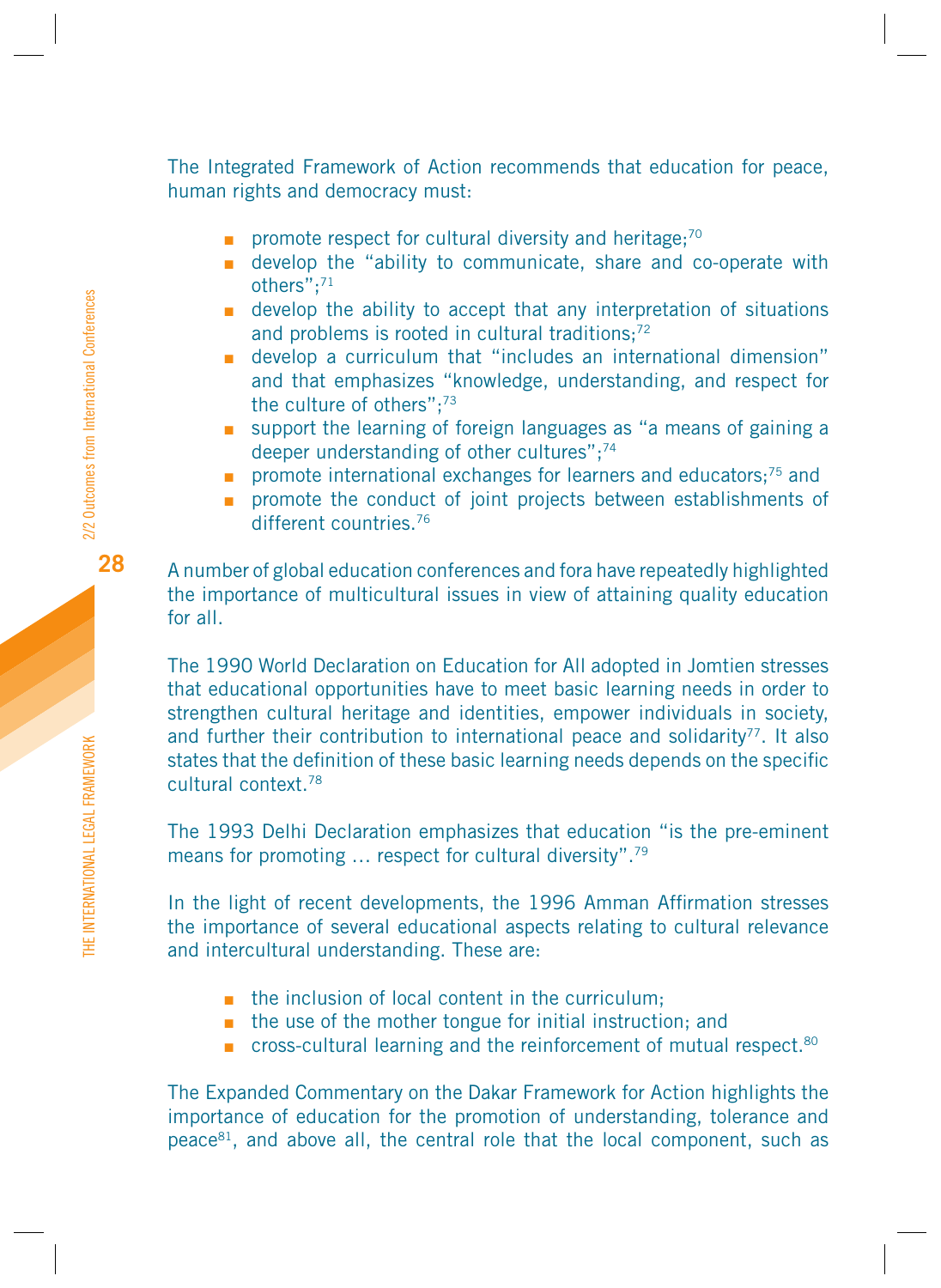cultural aspects and community participation, should play in education with regards to school life, educational contents and methods.82 Particular stress is placed on the role of local languages.<sup>83</sup>

Many more international conferences have dealt with intercultural issues. The most relevant are:

- **the World Conference on Higher Education (Paris, 1998);**
- the Fifth International Conference on Adult Education (Hamburg, 1997);
- **the Fourth World Conference on Women (Beijing, 1995).**

The World Declaration on Higher Education for the Twenty-first Century (1998) states that one of the core missions of higher education is to "help understand, interpret, preserve, enhance, promote and disseminate national and regional, international and historic cultures, in a context of cultural pluralism and diversity"84.

Innovative educational approaches should therefore promote:

- **EXT** "team work in multicultural contexts, where creativity also involves combining traditional and local knowledge and know-how with advanced science and technology"85;
- $\blacksquare$  curricula that take into account "the specific cultural ... context"<sup>86</sup>; and
- **n** the "practice of multilingualism, faculty and student exchange programmes and institutional linkage" to encourage an understanding of global issues and the need for living together with different cultures and values87.

The Hamburg Declaration on Adult Learning (1997) supports:

- **EXEDENT** educational approaches to adult learning that are based on people's heritage, culture and values, and that reflect cultural diversity<sup>88</sup>;
- the right to learn in one's own mother tongue; and
- **Intercultural Education that encourages learning between and about** different cultures in support of a culture of peace.<sup>89</sup>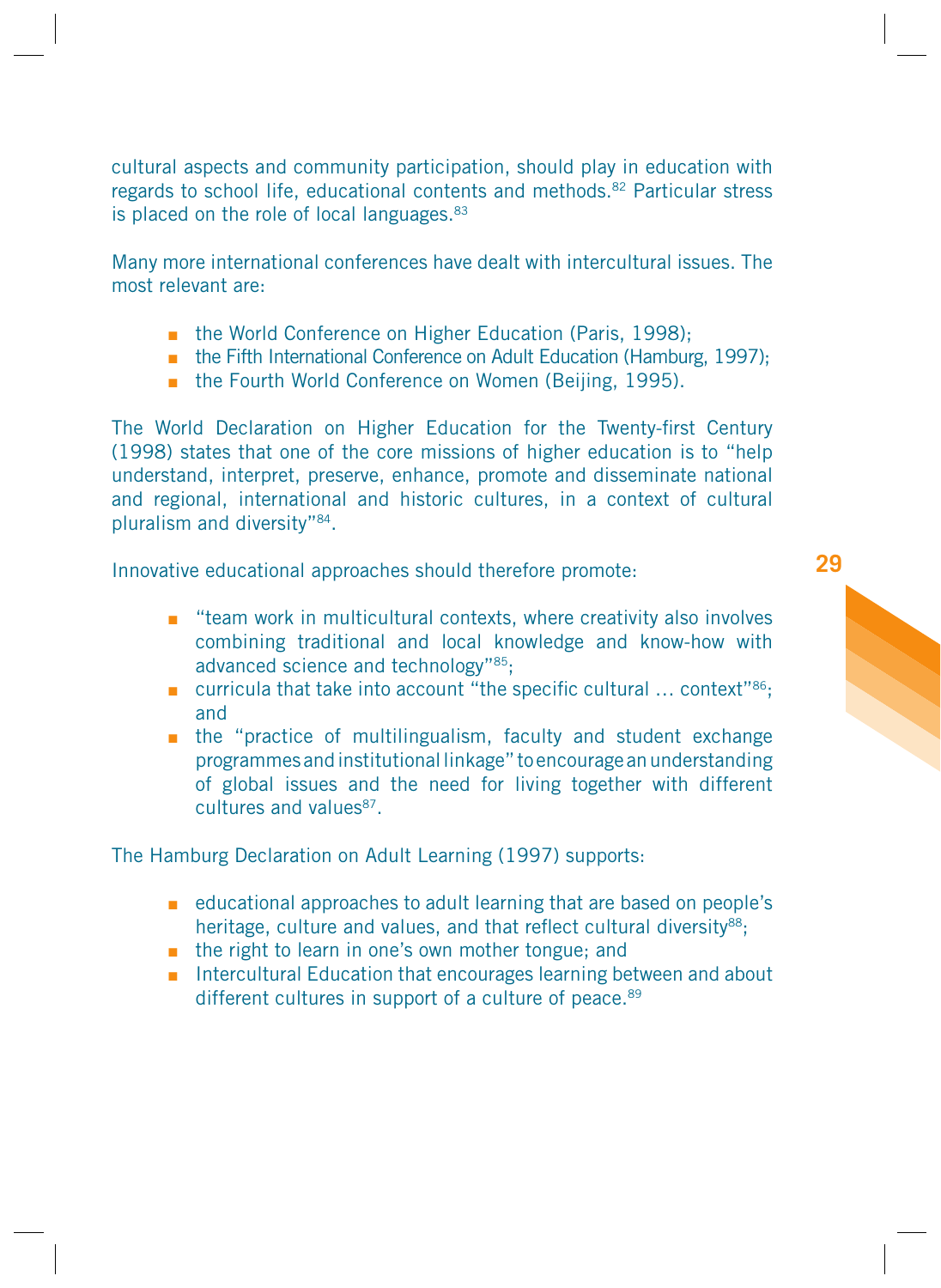### The Beijing Declaration and Platform for Action (1995) supports:

- **EXECUTE:** culturally and linguistically appropriate approaches to education for indigenous women<sup>90</sup> and migrant women and girls<sup>91</sup>, for example through the use of culturally appropriate forms of traditional media in education, such as story-telling, drama, poetry and song:  $92$  and
- educational programmes aiming at cross-cultural harmony and a culture of peace, including elements of conflict resolution, mediation, reduction of prejudice and respect for diversity.<sup>93</sup>

Furthermore, the Rabat Commitment (2005), which was the outcome of the Conference on Dialogue among Cultures and Civilizations through Concrete and Sustained Initiatives (Rabat, Morocco, 2005), held in the context of UNESCO's work on the "Dialogue among Civilizations", contains seven recommendations and twenty-one "specific proposals" on the integration of the principles of intercultural dialogue through Intercultural Education into educational settings. These recommendations and proposals range from primary to post-secondary education, and include formal as well as non-formal education. They also address various elements of education, such as:

- **EXECUTE:** curriculum development and the development of teaching materials (with a special focus on textbooks as well as the use of Information and Communication Technologies – 'ICTs') and
- **a** language training, life skills and competencies.

as well as, on a more policy oriented level:

- **n** the creation of university Chairs in intercultural dialogue, and
- **n** the production of guidelines on intercultural education.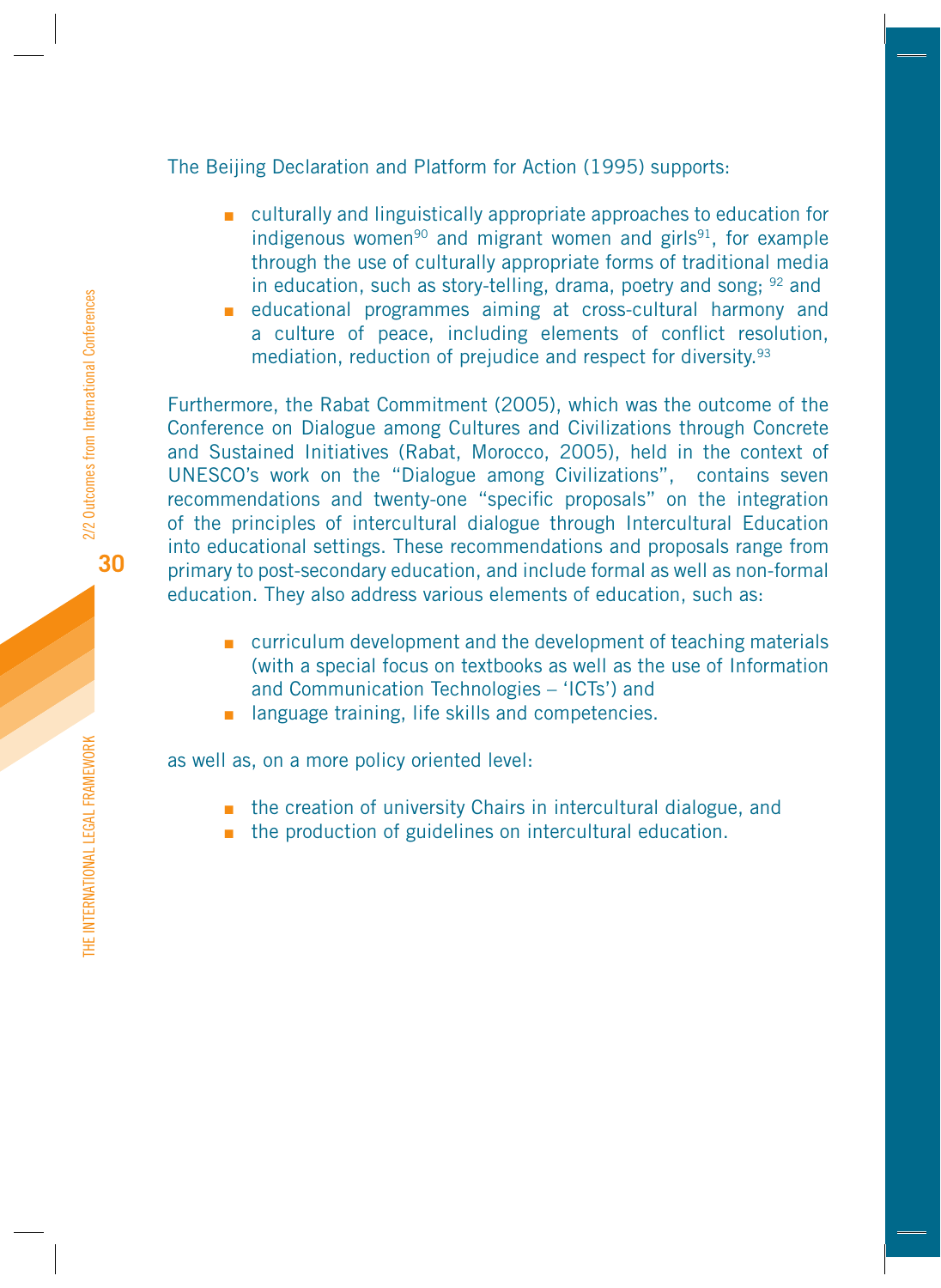**3/**

<span id="page-28-0"></span>**GUIDELINES ON THE STANDARY OF THE STANDARY OF THE STANDARY OF THE STANDARY CONTRACT OF THE STANDARY CONTRACT OF THE STANDARY CONTRACT OF THE MORE CONTRACT OF THE MORE CONTRACT OF THE MORE CONTRACT OF THE MORE CONTRACT OF** instruments and other documents resulting from international conferences highlights the international community's view on education relating to intercultural issues. A certain number of recurrent principles can be identified that may guide international action in the field of intercultural education.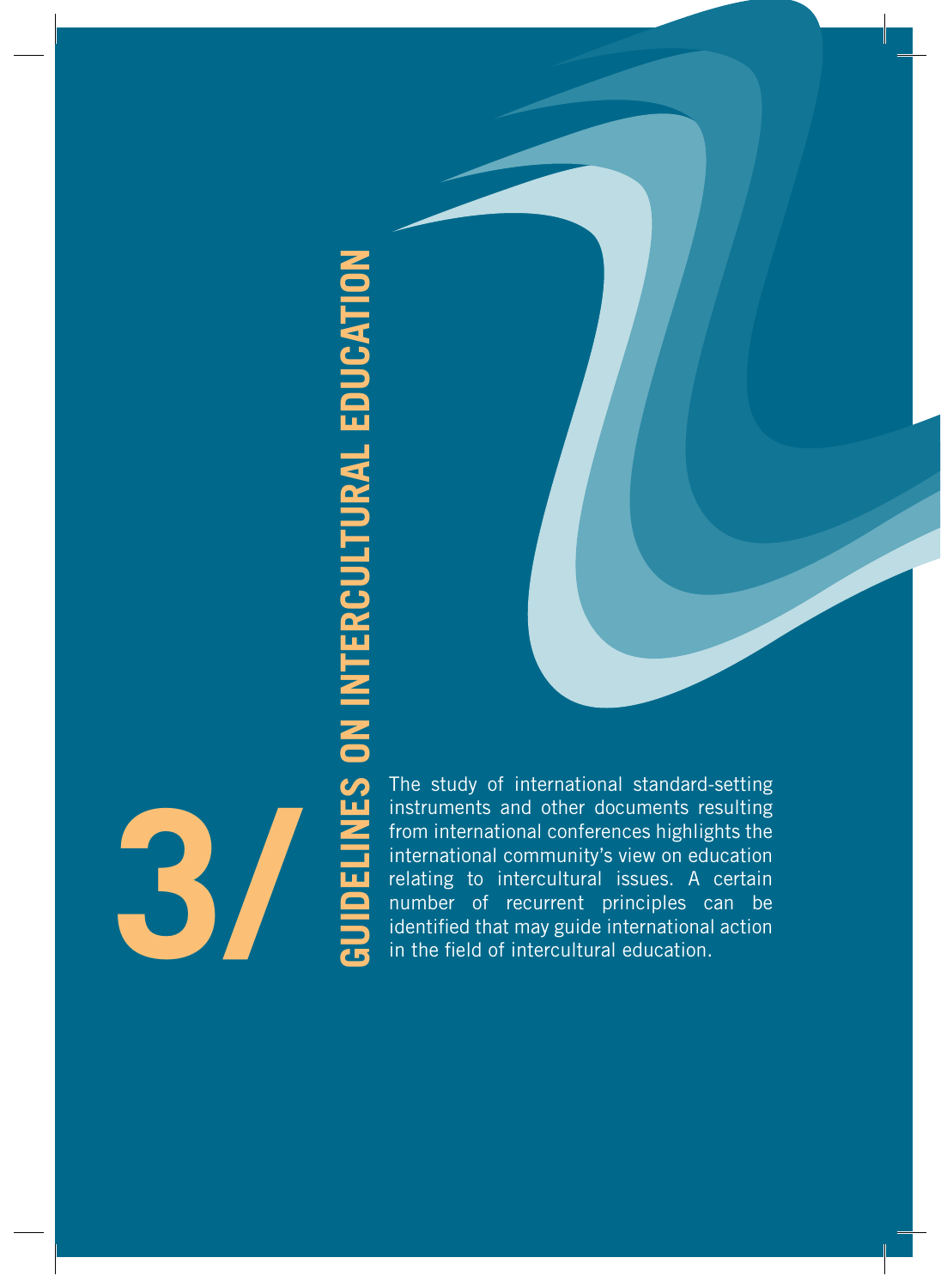# **Principle I Intercultural Education respects the cultural identity of the learner through the provision of culturally appropriate and responsive quality education for all.**

# **Principle II** Intercultural **Education provides every learner with the cultural knowledge, attitudes and skills necessary to achieve active and full participation in society.**

# **Principle III** Intercultural

**Education provides all learners with cultural knowledge, attitudes and skills that enable them to contribute to respect, understanding and solidarity among individuals, ethnic, social, cultural and religious groups and nations.**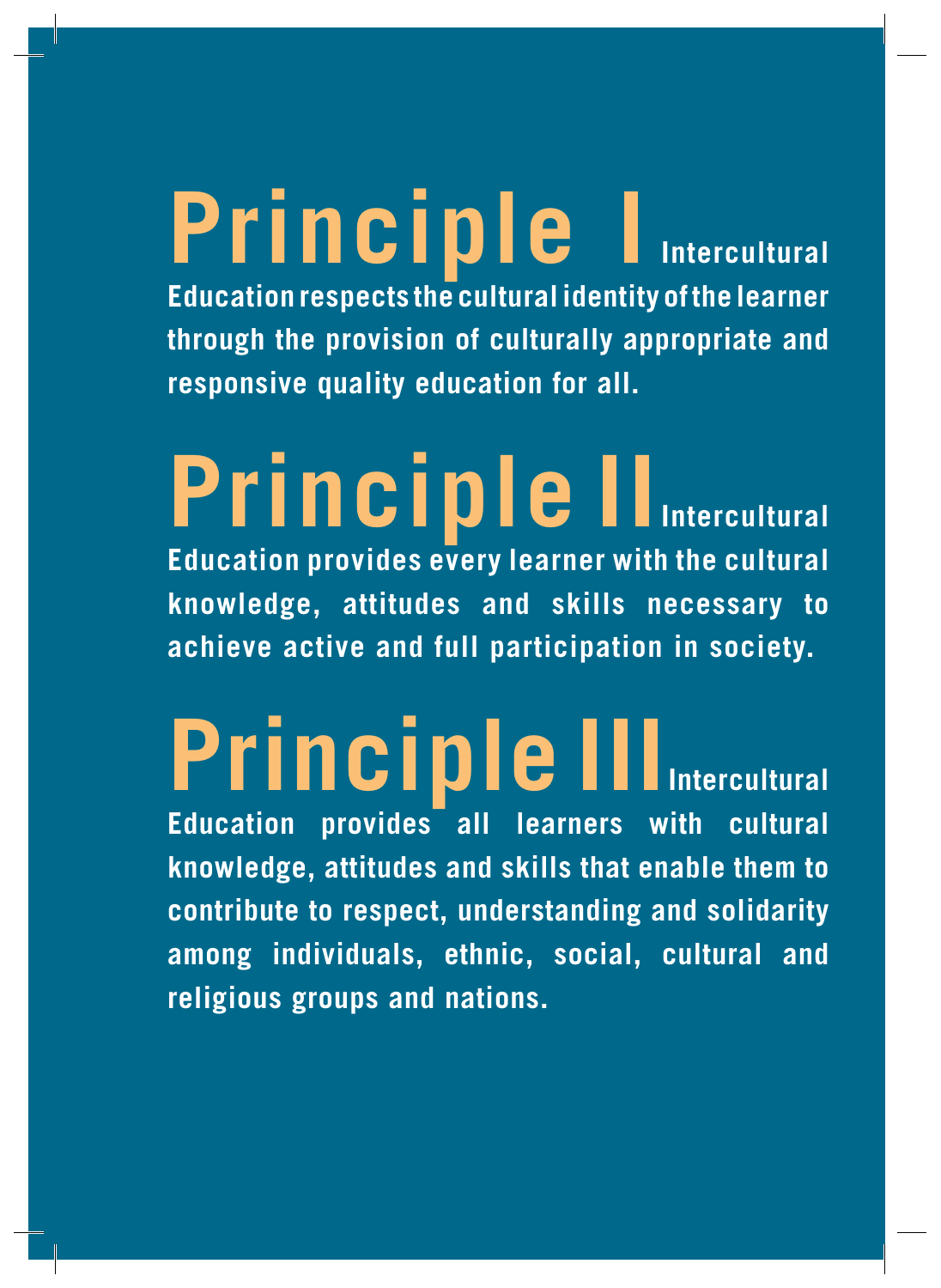<span id="page-30-0"></span>**Principle I** Intercultural Education respects the cultural identity **of the learner through the provision of culturally appropriate and responsive quality education for all.**

# **This principle can be achieved through:**

# **The use of curricula and teaching and learning materials that:**

- **Diam** build upon the diverse systems of knowledge and experiences of the learners; 94
- n incorporate their histories, knowledge and technologies, value systems and further social, economic and cultural aspirations;<sup>95</sup>
- **n** introduce the learners to an understanding and an appreciation of their cultural heritage; 96
- aim at developing respect for the learners' cultural identity, language and values<sup>, 97</sup>
- make use of local resources.<sup>98</sup>

# **The development of teaching methods that:**

- **a** are culturally appropriate, for example through the integration of traditional pedagogies<sup>99</sup> and the use of traditional forms of media. such as story-telling, drama, poetry and song<sup>100</sup>;
- **a** are based on practical, participatory and contextualized learning techniques that include: activities resulting from collaboration with cultural institutions; study trips and visits to sites and monuments $101$ ; and productive activities that are linked to the community's social, cultural and economic needs.<sup>102</sup>

# The development of culturally **appropriate methods of assessment**. 103

The choice of a **language of instruction** which includes, where possible, the mother tongue of the learners.104

### **Appropriate teacher training that aims at:**

- **n** familiarizing teachers with the cultural heritage of their country; 105
- **Familiarizing teachers with practical, participatory and contextualized** teaching methods; 106
- **EXTERG** 1 raising awareness of the educational and cultural needs of minority groups; 107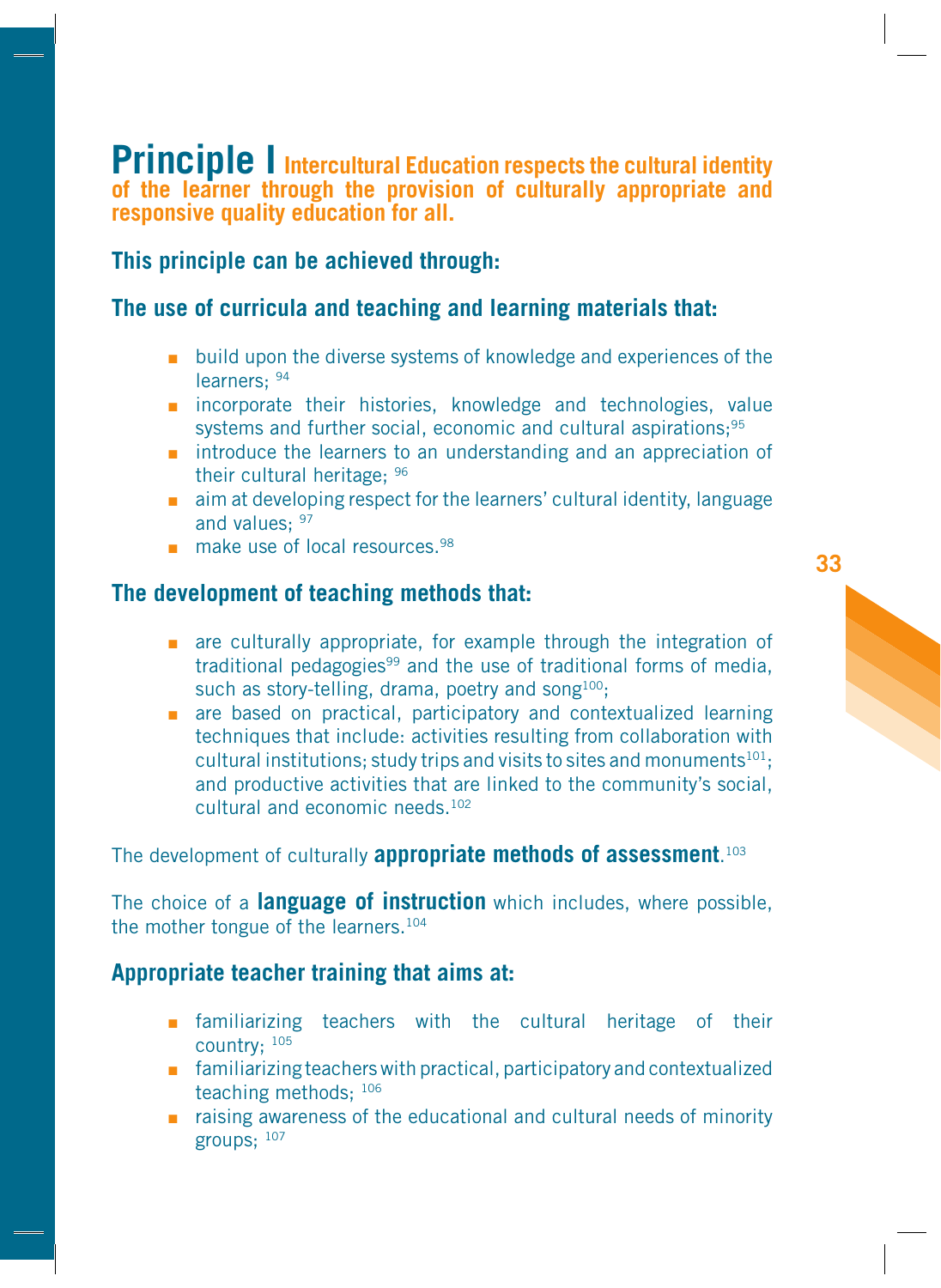- <span id="page-31-0"></span>**n** imparting the ability to adapt educational contents, methods and materials to the needs of groups whose cultures diverge from the majority group;<sup>108</sup>
- **EXT** facilitating the application of diversity as a tool in the classroom to benefit the learner.

The promotion of **learning environments** that are respectful of cultural diversity through, for example, awareness of dietary requirements; respect for dress codes; and the designation of areas for prayer or meditation.

### **Interaction between the school and the community and the involvement of the learners and / or their communities in the educational processes through:**

- $\blacksquare$  the use of the school as a centre for social and cultural activities, both for educational purposes and for the community: 109
- the participation of traditional artisans and performers as instructors<sup>, 110</sup>
- $\blacksquare$  the recognition of the role of learners as vehicles of culture;  $^{111}$
- **Exercise 1** decentralization for the development of contents and methods to take into account cultural and institutional differences from one region to another: 112 and
- $\blacksquare$  the participation of learners, parents and other community members, teachers and administrators from different cultural backgrounds in school management, supervision and control, decision-making, planning and the implementation of education programmes, and the development of curricula and learning and teaching materials.113

# **Principle II** Intercultural Education provides every learner **with the cultural knowledge, attitudes and skills necessary to achieve active and full participation in society.**

This principle can be achieved through:

# **The guaranteeing of equal and equitable opportunities in education via:**

■ the provision of equal access to all forms of education for all cultural groups of the population;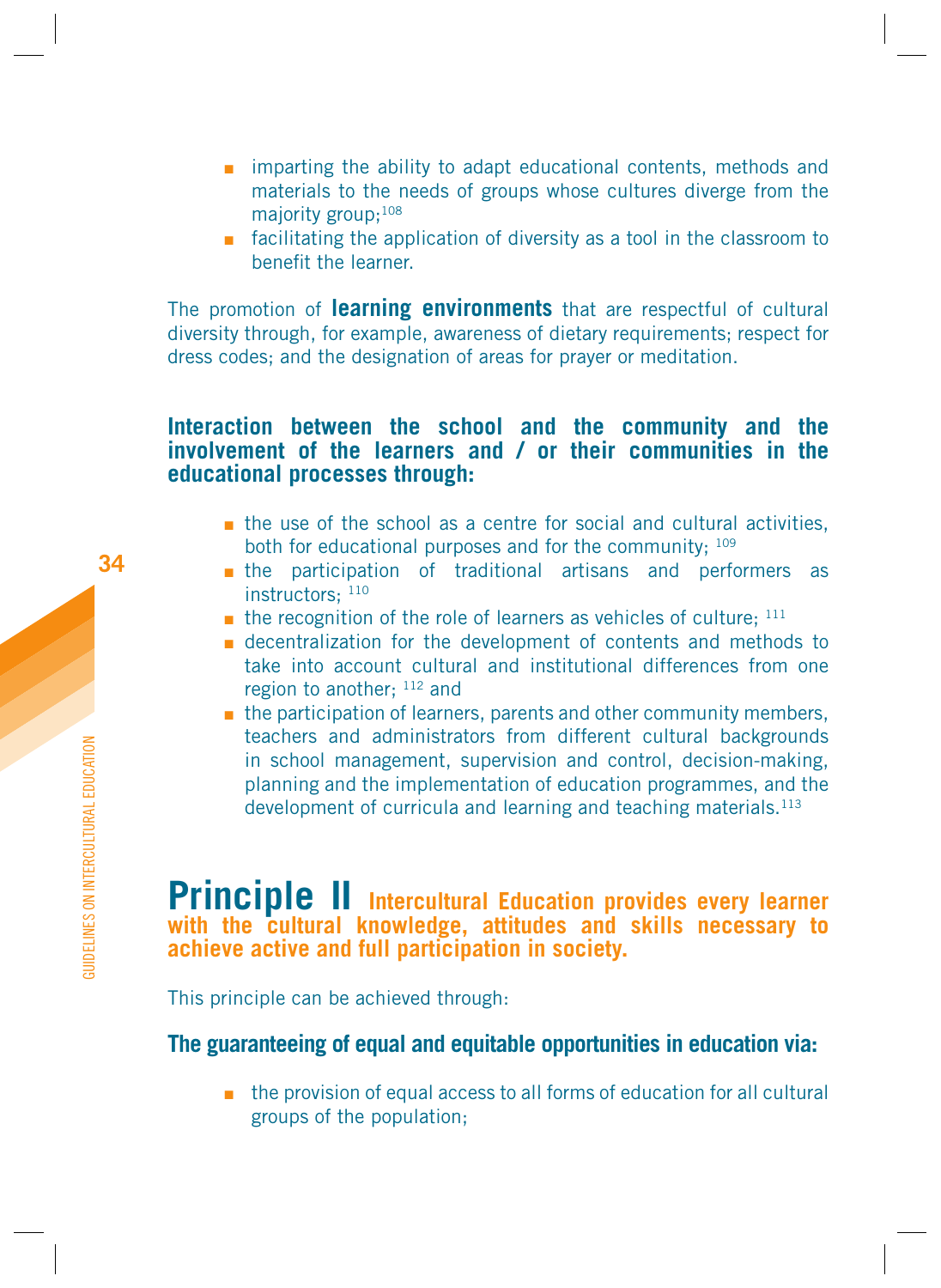- **In the elimination of all forms of discrimination in the education** system;
- **n** the provision of educational qualifications to ensure equal access to secondary and postsecondary education and vocational training;  $^{114}$
- **In** the adoption of measures that facilitate the integration in the education system of groups with special cultural needs, such as the children of migrant workers: 115
- **n** the provision of equal opportunities for participation in the learning  $process:$ <sup>116</sup>
- **n** the provision of learning environments that are non-discriminatory, safe and peaceful;
- The implementation of special measures to address contexts where historical backlogs limit the ability of learners and teachers to participate as equals with everyone else in society.

# **The use of curricula and teaching and learning materials that :**

- **n** impart knowledge about the history, traditions, language and culture of existing minorities to majority groups; $117$
- $\blacksquare$  impart knowledge about society as a whole to minorities;<sup>118</sup>
- aim at eliminating prejudices about culturally distinct population groups within a country: $119$
- numbly involve various cultural systems through the presentation of knowledge from different cultural perspectives;<sup>120</sup>
- **n** create a comprehensive grasp of reading, writing and the spoken word, enabling the citizen to gain access to information, to understand clearly the situation in which he or she is living, to express his or her needs, and to take part in activities in the social environment<sup>121</sup>

# **Appropriate teaching methods that :**

- **promote the learners' active participation in the education** process;122
- **n** integrate formal and non-formal, traditional and modern teaching methods;
- **n** promote an active learning environment, for example through the conduct of concrete projects, in order to demystify book-based knowledge and to give people a sense of confidence<sup>123</sup> and to acquire cultural skills, such as the ability to communicate or to cooperate with others.124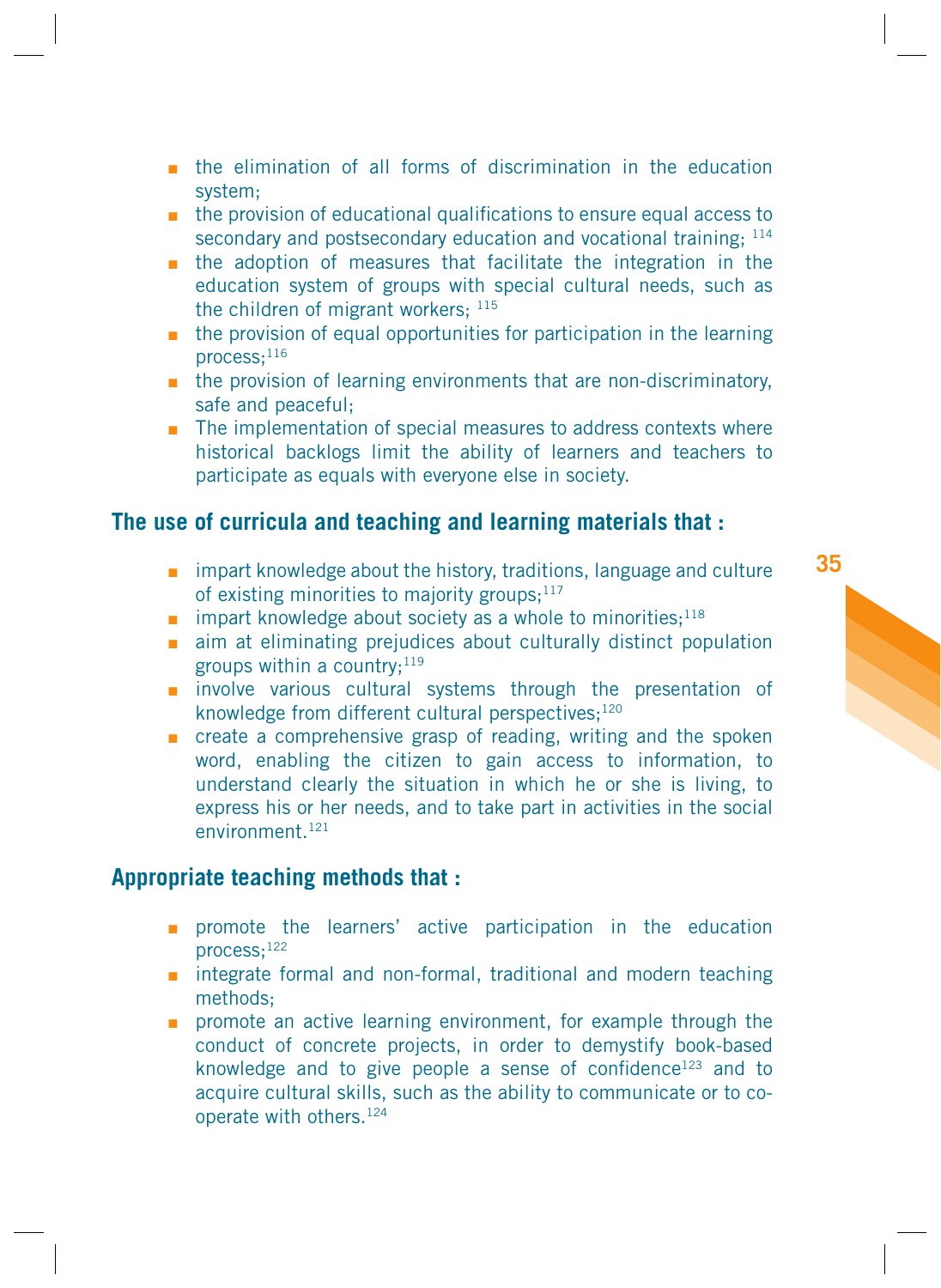A clear definition and accurate assessment of learning outcomes, including knowledge, skills, attitudes and values.<sup>125</sup>

**Appropriate language teaching :** every learner should acquire the capacity to communicate, express himself or herself, listen and engage in dialogue in his or her mother tongue, the official or national language(s) of his or her country and in one or more foreign languages.126

### **Appropriate teacher initial education and permanent professional training that provides teachers with:**

- a profound comprehension of the intercultural paradigm in education and its implication for the transformation of everyday practice in classrooms, schools and communities;
- a critical awareness of the role education ought to play in the struggle against racism and discrimination;
- a rights-based approach to education and learning;
- **n** the competencies to design, implement and evaluate locally determined school curricula based on the needs and aspirations of learners and the communities to which they belong;
- **the skills to incorporate pupils from non-dominant cultures into the** learning process: 127
- $\blacksquare$  the skills to take into account the heterogeneity of the learners;<sup>128</sup>
- a command of methods and techniques of observation, listening and intercultural communication; of more than one working language where appropriate and of some notions of anthropological analysis;129
- a command of appropriate assessment procedures<sup>130</sup> and openmindedness to continual assessment, evaluation and redefinition of methods.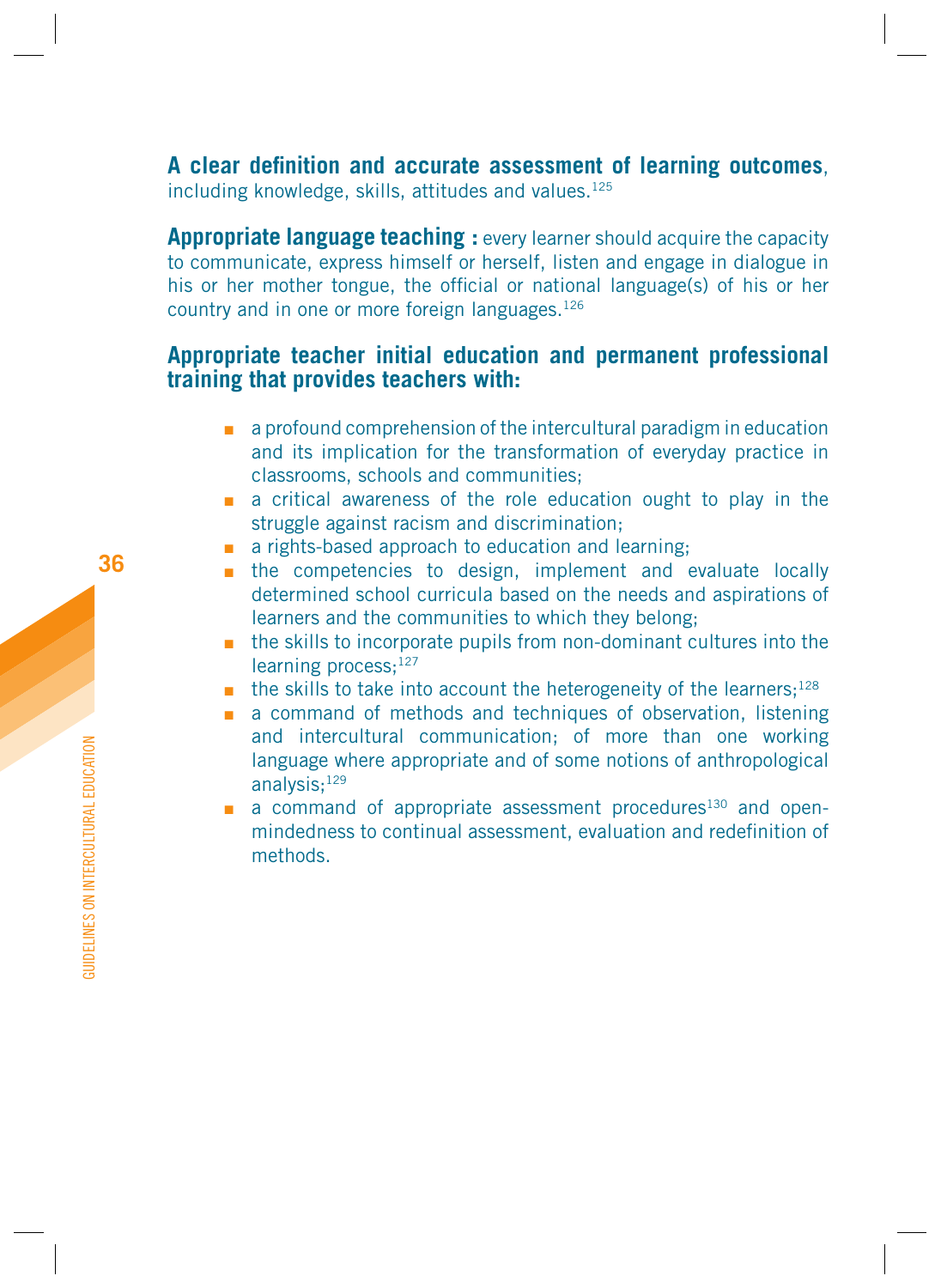<span id="page-34-0"></span>**Principle III Intercultural Education provides all learners with cultural knowledge, attitudes and skills that enable them to contribute to respect, understanding and solidarity among individuals, ethnic, social, cultural and religious groups and nations.**

This principle can be achieved through :

# **The development of curricula that contribute to :**

- **n** the discovery of cultural diversity, awareness of the positive value of cultural diversity<sup>131</sup> and respect for cultural heritage;<sup>132</sup>
- critical awareness of the struggle against racism and discrimination;
- **EXEDEE A** knowledge about cultural heritage through the teaching of history, geography, literature, languages, artistic and aesthetic disciplines, scientific and technological subjects; $133$
- **n** understanding and respect for all peoples; their cultures, civilizations, values and ways of life; including domestic ethnic cultures and cultures of other nations; 134
- **a** awareness of the increasing global interdependence between peoples and nations;135
- **a** awareness not only of rights but also of duties incumbent upon individuals, social groups and nations toward each other: $136$
- **understanding of the necessity for international solidarity and co**operation;137
- **a** awareness of one's own cultural values that underlie the interpretation of situations and problems<sup>138</sup> as well as the ability to reflect on and review information enriched by the knowledge of different cultural perspectives;139
- **PEDECT** respect for differing patterns of thinking.<sup>140</sup>

# **Adequate teaching and learning methods that :**

- **The treat the heritages, experience, and contributions of different ethnic** groups with comparable dignity, integrity, and significance; $141$
- provide for learning in an egalitarian context;<sup>142</sup>
- correspond to the values taught; $143$
- provide for interdisciplinary projects.<sup>144</sup>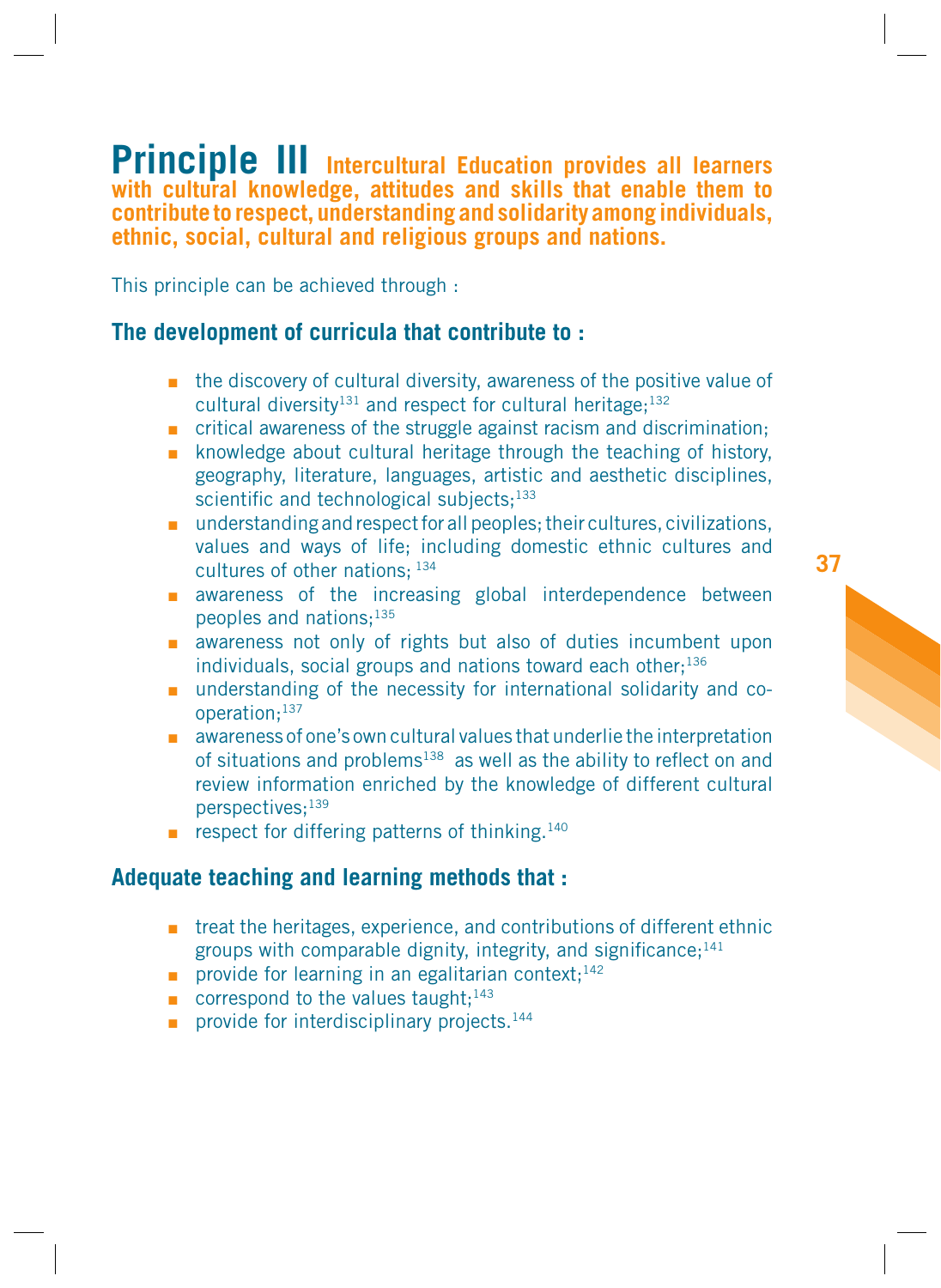### **The acquisition of skills to communicate and co-operate beyond cultural barriers and to share and co-operate with others145 through:**

- **direct contacts and regular exchanges between pupils, students,** teachers and other educators in different countries or cultural environments;146
- **n** the implementation of joint projects between establishments and institutions from different countries, with a view to solving common problems;147
- **the setting up of international networks of pupils, students and** researchers working towards the same objectives; $148$
- $\blacksquare$  the acquisition of abilities for conflict resolution and mediation.<sup>149</sup>

**The teaching and learning of foreign languages<sup>150</sup> and the strengthening** of the cultural component in language teaching.<sup>151</sup>

### **Adequate teacher initial education and permanent professional development aiming at creating :**

- **EXECUTE:** awareness of the positive value of cultural diversity and of the right of the person to be different;
- a critical awareness of the role that local communities and local knowledge systems, languages and social practices play in the learning process and construction of the person in national, regional and global societies;
- **EX howledge of the history of civilization and anthropology so as to** facilitate better understanding and the ability to convey the idea of the plural, dynamic, relative and complementary nature of cultures;152
- **n** the social and political competencies and the open-mindedness conducive to the permanent promotion of active social participation in school management and in the design, implementation and evaluation of school projects and programmes;
- **u** development of an ability to make the best use of visits to museums and other institutions for effective intercultural teaching;<sup>153</sup>
- **paraminal open-mindedness and an ability to interest the student in learning** about and understanding others;154
- **the acquisition of techniques of observation, sympathetic listening** and intercultural communication<sup>155</sup>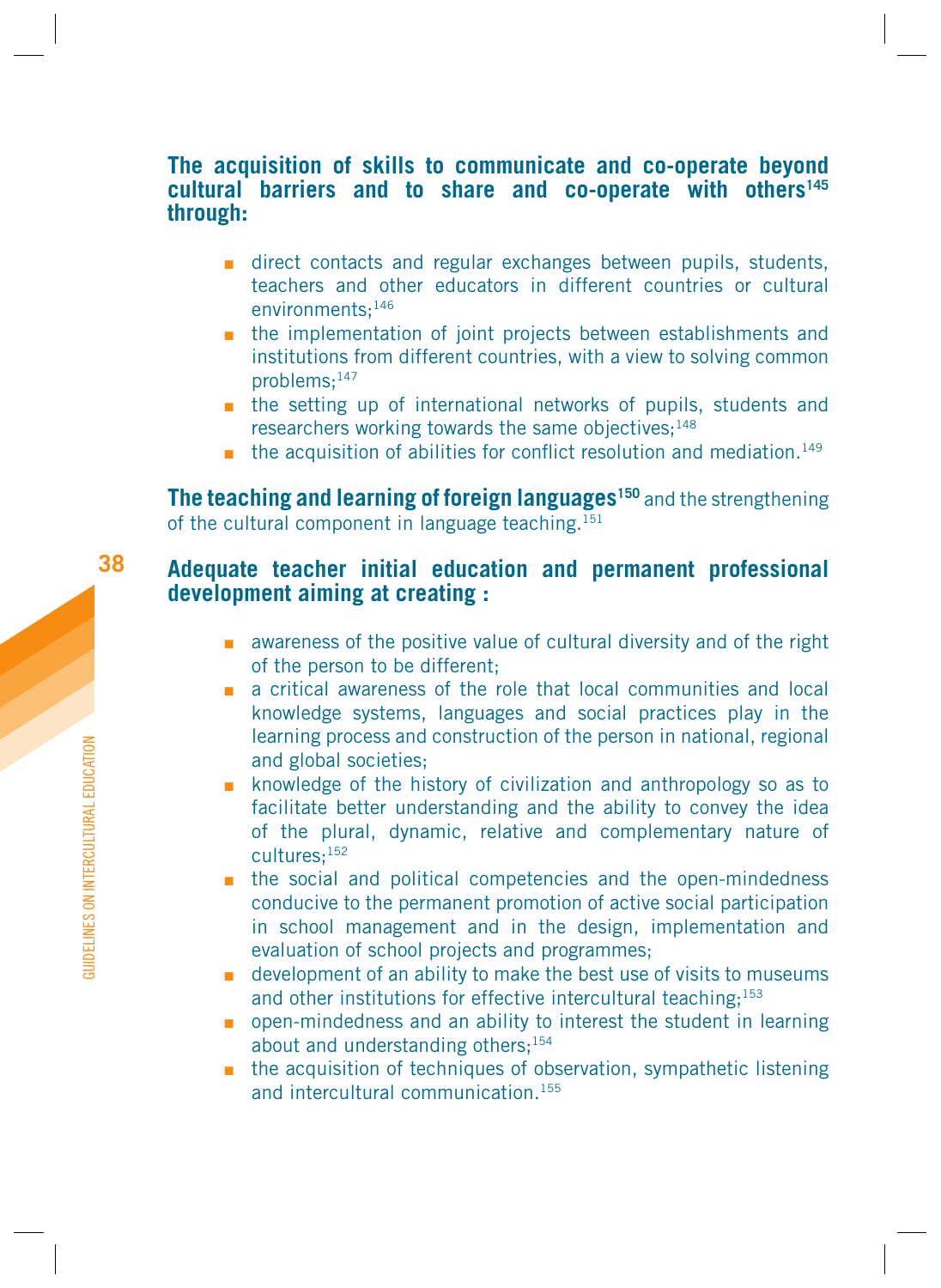# <span id="page-36-0"></span>**NOTES**

- 1) Art. 26.2, **Universal Declaration of Human Rights** (1948)
- 2) Preamble, **Constitution of UNESCO** (1945)
- 3) §13(c), **Rabat Commitment, Conclusions and Recommendations of the Rabat Conference on Dialogue among Cultures and Civilizations through Concrete and Sustained Initiatives** (2005)
- 4) **UNESCO (1992) : International Conference on Education**, 43rd Session, The Contribution of Education to Cultural Development**, p.5, §10**
- 5) **UNESCO Universal Declaration on Cultural Diversity** (2001) ; cf. also the definition given in the **Mexico City Declaration on Cultural Policies**, adopted by the **World Conference on Cultural Policies** (Mexico City, 1982): Culture is "the whole complex of distinctive spiritual, material, intellectual and emotional features that characterize a society or social group. It includes not only the arts and letters, but also modes of life, the fundamental rights of the human being, value systems, traditions and beliefs."
- 6) UNESCO (1992) : **International Conference on Education**, 43<sup>rd</sup> Session, The Contribution of Education to Cultural Development, p.4, §8
- 7) Wurm, S. (Ed.) (2001): Atlas of the World's Languages in Danger of Disappearing**,** Paris, UNESCO Publishing, pp13-14
- 8) UNESCO (1995) : Our Creative Diversity : Report of the World Commission on Culture and Development, p.67
- 9) UNESCO (2006) : Expert Meeting on Intercultural Education, UNESCO, Paris, 20-22 March 2006
- 10) **UNESCO Convention on the Protection and Promotion of the Diversity of Cultural Expressions**  (2005), Article 4.1
- 11) UNESCO (2003): Sharing a World of Difference: The Earth's Linguistic, Cultural and Biological Diversity, p11
- 12) **Mexico City Declaration on Cultural Policies,** adopted by the **World Conference on Cultural Policies** (Mexico City, 1982), §23
- 13) UNESCO (1995) : Our Creative Diversity : Report of the World Commission on Culture and Development, p.57
- 14) ibid, p.74
- 15) Art. 1, **ILO Convention No. 169 concerning Indigenous and Tribal Peoples in Independent Countries** (1989)
- 16) ibid
- 17) ibid
- 18) ibid
- 19) **UNESCO Convention on the Protection and Promotion of the Diversity of Cultural Expressions**  (2005), Article 8
- 20) UNESCO (2003) : Education in a Multilingual World, UNESCO Education Position Paper. It discusses the use of mother tongue (or first language) as language of instruction for initial instruction and literacy, the importance of bilingual or multilingual education (i.e. the use of more than one language of instruction), and language teaching with a strong cultural component.
- 21) Delors, Jacques: "Learning: The Treasure Within Report to UNESCO of the International Commission on Education for the Twenty-first Century", UNESCO, 1996

NOTES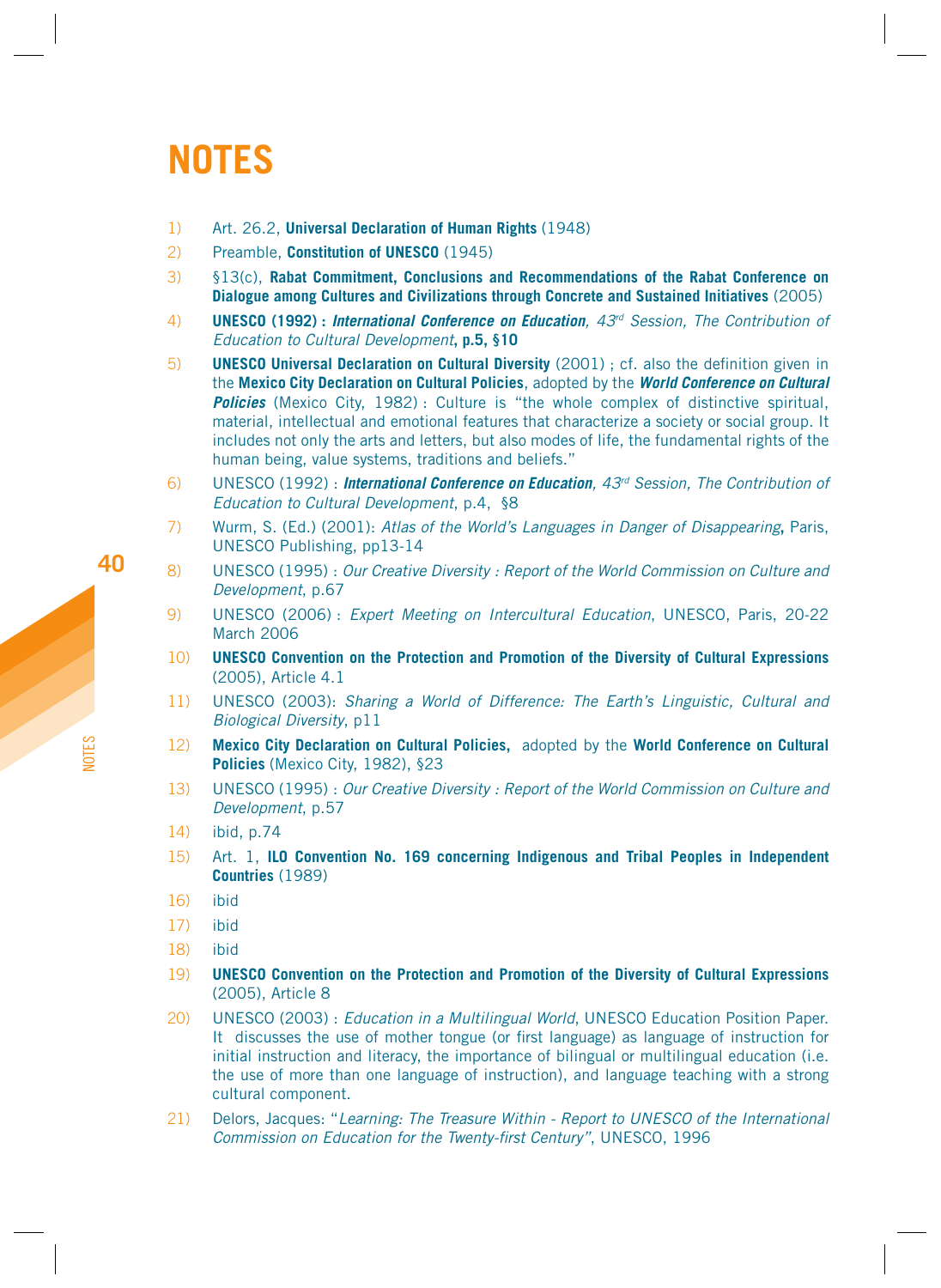- 22) ibid, p.97
- 23) ibid, p.87
- 24) ibid, p.97
- 25) ibid
- 26) ibid
- 27) Art. 26.2, **Universal Declaration of Human Rights** (1948)
- 28) **Constitution of UNESCO** (1945)
- 29) Art. 5, §1(a)
- 30) Art. 3
- 31) Art. 7 : "State Parties undertake to adopt immediate and effective measures, particularly in the fields of teaching, education, culture and information, with a view to  $\ldots$  promoting understanding, tolerance and friendship among nations and racial or ethnical groups."
- 32) Art. 13
- 33) Art. 29, §1(a) and §1(d) : "…the education of the child shall be directed to : … the development of the child's personality, talents and mental and physical abilities to their fullest potential  $\ldots$  the preparation of the child for responsible life in a free society, in the spirit of understanding, peace, tolerance, equality of sexes, and friendship among all peoples, ethnic, national and religious groups and persons of indigenous origin."
- 34) Art. 5, §3 : The child "shall be brought up in a spirit of understanding, tolerance, friendship among peoples, peace and universal brotherhood…"
- 35) Art. 13**, International Covenant on Economic, Social and Cultural Rights** (1966)
- 36) Art. 3, **Convention on Technical and Vocational Education** (1989)
- 37) ibid
- 38) Art. 29, **Convention on the Rights of the Child** (1989)
- 39) Art. 45, §4, **International Convention on the Protection of the Rights of All Migrant Workers and Members of Their Families** (1990)
- 40) ibid, Art. 45, §2
- 41) Art. 27, **ILO Convention No. 169 concerning Indigenous and Tribal Peoples in Independent Countries** (1991)
- 42) ibid
- 43) ibid, Art. 29
- 44) ibid, Art. 31
- 45) Preamble, **UNESCO Convention on the Protection and Promotion of the Diversity of Cultural Expressions** (2005)
- 46) ibid, Art. 2.1
- 47) ibid, Art. 10(a)
- 48) Principle II, **UN Declaration on the Promotion among Youth of the Ideals of Peace, Mutual Respect and Understanding between Peoples** (1965)
- 49) ibid, Principle III
- 50) ibid, Principle IV
- 51) Art. 1.1, **UNESCO Declaration of the Principles of International Cultural Co-operation** (1966)
- 52) ibid, Art. 1.3
- 53) ibid, Art. 4.1
- 54) ibid, Art. 6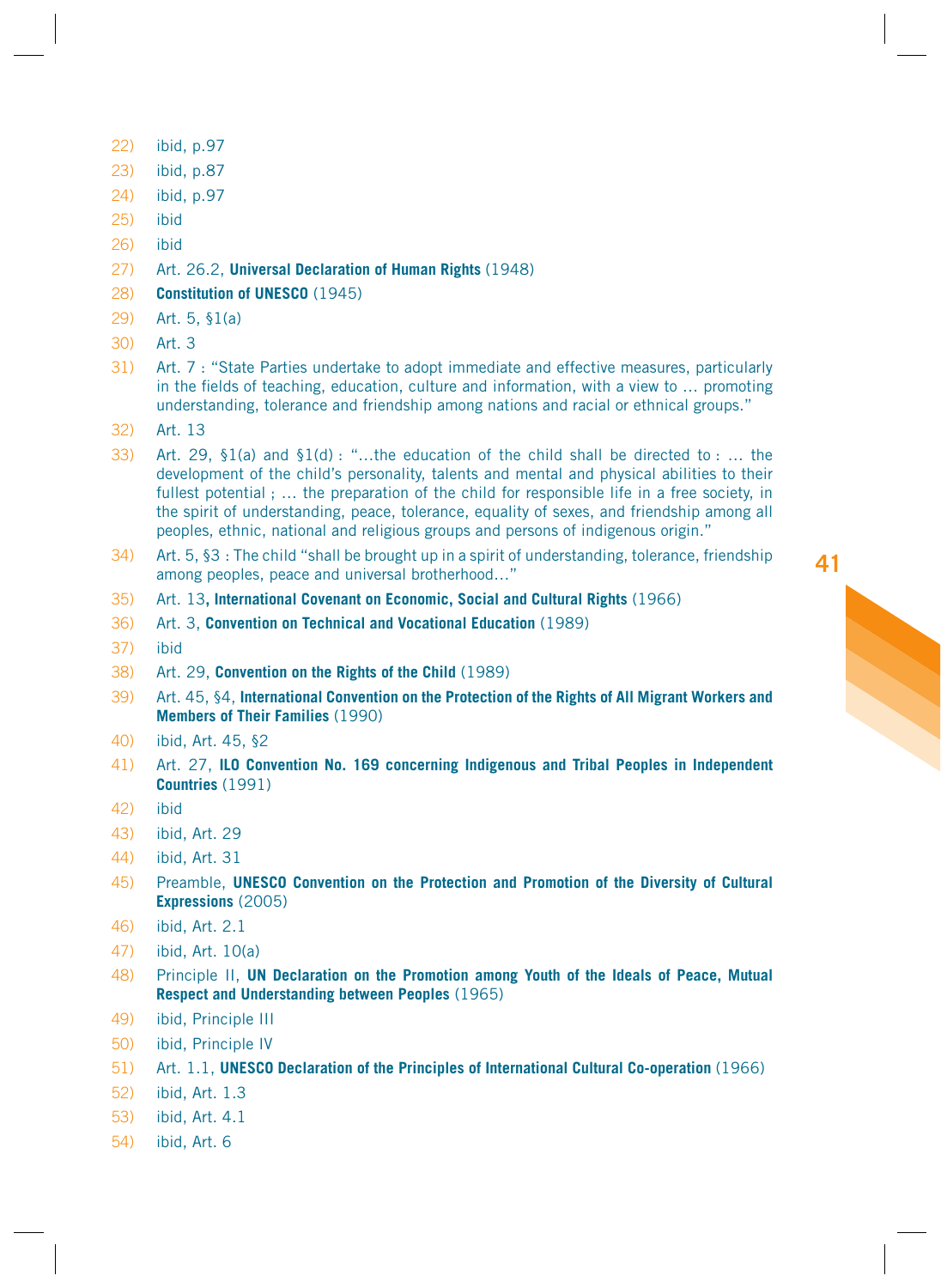- 55) ibid, Art. 4.2
- 56) ibid, Art. 4.4
- 57) Art. 17, **UNESCO Recommendation concerning Education for International Understanding, Co-operation and Peace and Education relating to Human Rights and Fundamental Freedoms** (1974)
- 58) ibid, Art. 4
- 59) Art. 5.2, **UNESCO Declaration on Race and Racial Prejudice** (1978)
- 60) §II.2(d), **UNESCO Recommendation on the Development of Adult Education** (1976)
- 61) ibid, § II.3(g)
- 62) ibid, § II.3(j)
- 63) §III.20. : "With regard to migrant workers, refugees, and ethnic minorities, adult education activities should in particular : (a) enable them to acquire the linguistic and general knowledge … necessary for their temporary or permanent assimilation in the society of the host country … ; (b) keep them in touch with culture, current developments and social changes in their country of origin" and §III.22. : "With regard to ethnic minorities, adult education activities should enable them to … educate themselves and their children in their mother tongue, develop their own cultures and learn languages other than their mother tongues."
- 64) Art. 4, §4, **UN Declaration on the Rights of Persons Belonging to National or Ethnic, Religious and Linguistic Minorities** (1992)
- 65) Art. 5, **UNESCO Universal Declaration on Cultural Diversity** (2001)
- 66) UNESCO (1992) : Final Report : International Conference on Education, 43<sup>rd</sup> Session, §7
- 67) ibid, §7, §10-14, §28, §30
- 68) **Declaration of the 44<sup>th</sup> Session of the International Conference on Education** (1994), endorsed by the General Conference of UNESCO at its 28<sup>th</sup> Session (1995), §2.2
- 69) ibid, §2.4
- 70) **Integrated Framework of Action on Education for Peace, Human Rights and Democracy**, approved by the General Conference of UNESCO at its 28<sup>th</sup> session (1995), §BII.8. and §BII.11
- 71) ibid, §BII.8
- 72) ibid
- 73) ibid, §IV.17
- 74) ibid, §IV.19
- 75) ibid, §IV.21
- 76) ibid
- 77) **World Declaration on Education for All**, adopted by the **World Conference on Education for All** : Meeting Basic Learning Needs (1990), Article 1, §2
- 78) ibid, Article 1, §1. : "The scope of basic learning needs and how they should be met varies with individual countries and cultures, and inevitably, changes with the passage of time."
- 79) The **Delhi Declaration**, adopted by the **Education for All Summit** (1993), §2.2
- 80) **Education for All : Achieving the Goal : The Amman Affirmation, Mid-Decade Meeting of the International Consultative Forum on Education for AII** (1996) : "Given the growing recognition and reality of multicultural and diverse societies, we must respond by including local content as well as cross-cultural learning in basic education and by acknowledging the essential role of the mother tongue for initial instruction. / Given escalating violence caused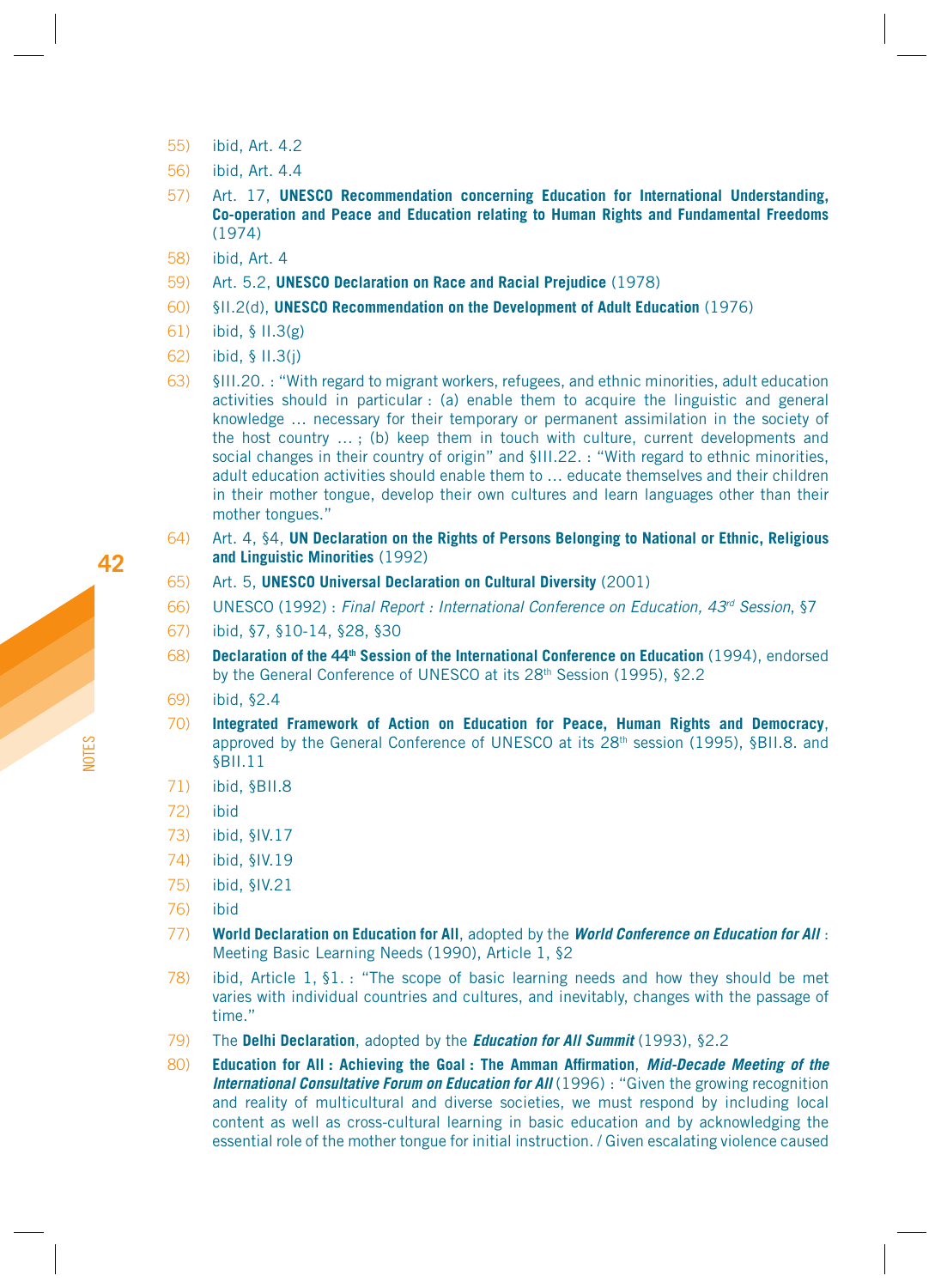by growing ethnic tensions and other sources of conflict, we must respond by ensuring that education reinforces mutual respect, social cohesion and democratic governance. We must learn how to use education to prevent conflict..." p.2

- 81) The **Dakar Framework for Action : Education for All : Meeting our Collective Commitments**, adopted by the **World Education Forum** (2000), Expanded Commentary, §58
- 82) ibid, §8, §14, §44
- 83) ibid, §14, §44
- 84) Art. 1, **World Declaration on Higher Education for the Twenty-first Century** (1998)
- 85) ibid, Art. 9
- 86) ibid
- 87) ibid, Art. 15
- 88) The **Hamburg Declaration on Adult Learning**, adopted by the **Fifth International Conference on Adult Education** (1997), §5
- 89) ibid, §15
- 90) **Beijing Declaration and Platform for Action**, adopted by the **Fourth World Conference on Women** (1995), §83(n)
- 91) ibid, §125(b)
- 92) ibid, §242(d)
- 93) ibid, §140
- 94) The **Dakar Framework for Action : Education for All : Meeting our Collective Commitments**, adopted by the **World Education Forum** (2000), Expanded Commentary, §44(4)
- 95) **ILO Convention No. 169 concerning Indigenous and Tribal Peoples in Independent Countries** (1989), Article 27
- 96) UNESCO (1992) : Final Report : **International Conference on Education**, 43rd Session, §13
- 97) **The Convention on the Rights of the Child** (1989), Article 29(1)(c)
- 98) UNESCO (1992) : **International Conference on Education**, 43rd Session, The Contribution of Education to Cultural Development, §60
- 99) **UNESCO Universal Declaration on Cultural Diversity** (2001), Main Lines of an Action Plan for the Implementation of the UNESCO Universal Declaration on Cultural Diversity, §8 : "Incorporating, where appropriate, traditional pedagogies into the education process with a view to preserving and making full use of culturally appropriate methods of communication and transmission of knowledge."
- 100) **Beijing Declaration and Platform for Action**, adopted by the **Fourth World Conference on Women** (1995), §242
- 101) UNESCO (1992) : Final Report : **International Conference on Education**, 43rd Session, §13. : "Introduction to an understanding and appreciation of the cultural heritage : The educational presentation of the cultural heritage, which is based on materials such as textbooks, guides and audio-visual documents, should be accompanied by collaboration with cultural institutions, visits to cultural establishments, sites and monuments, and practical activities."
- 102) UNESCO (1992) : **International Conference on Education**, 43rd Session, The Contribution of Education to Cultural Development, §76. : "theoretical instruction (could be combined) with productive activities linked to the community's needs. Students could also be encouraged to acquire practical knowledge of agricultural, handicraft, building and other techniques and to develop personal contacts with representatives of the occupational groups concerned. » and §78. : "It is … important to create opportunities to put the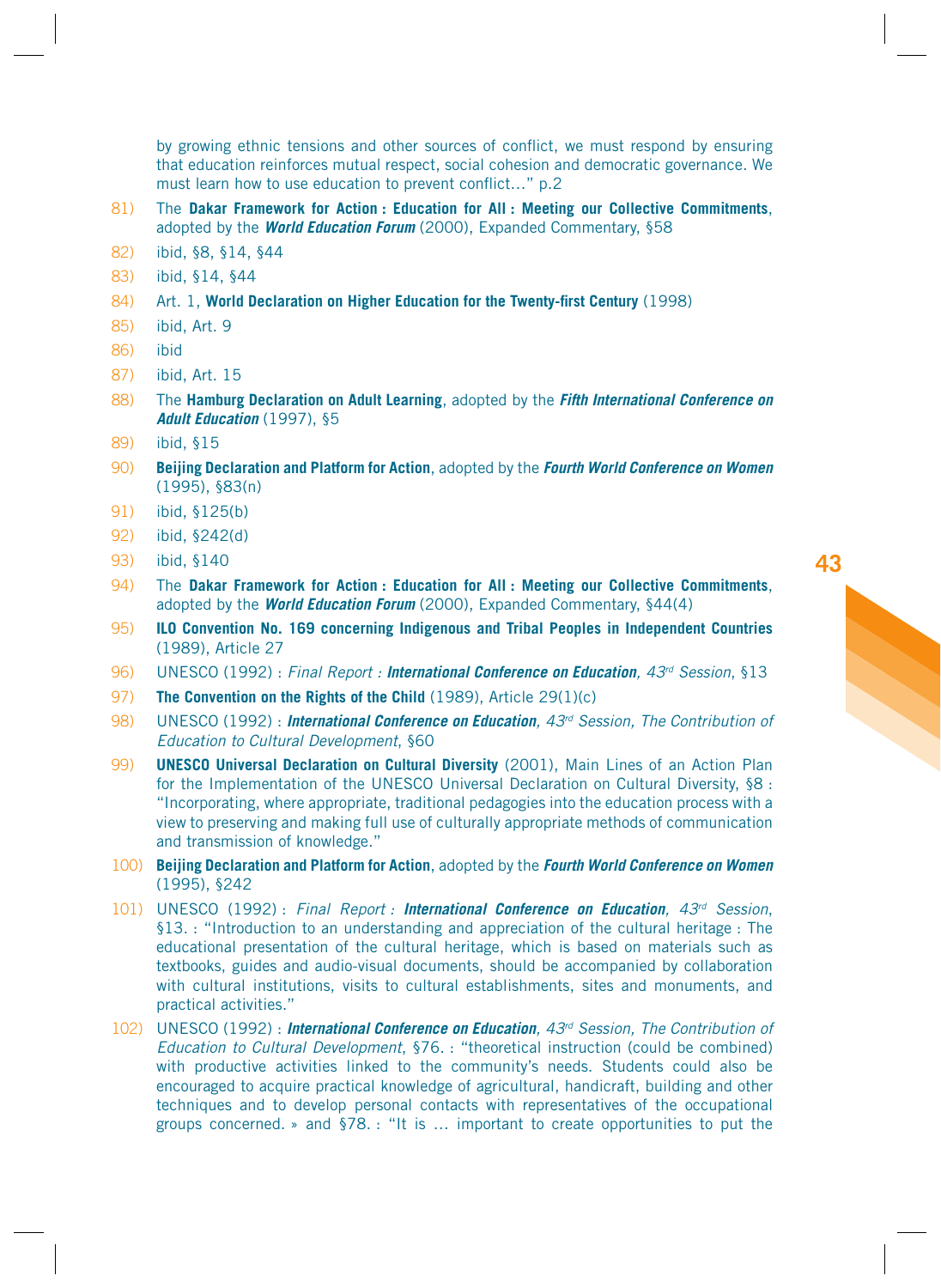knowledge and skills acquired in school to practical use in economic, social and cultural activities within the community itself."

- 103) **The Dakar Framework for Action : Education for All : Meeting our Collective Commitments**, adopted by the **World Education Forum** (2000), Expanded Commentary, §44
- 104) UNESCO (2003) : Education in a Multilingual World, UNESCO Education Position Paper.
- 105) UNESCO (1992) : Final Report : **International Conference on Education**, 43rd Session, §28 : One of the aims of pre-service and in-service training for teachers "should be to give them a broader and deeper knowledge of cultures in their wide variety, both within the country and in the world."
- 106) UNESCO (1992) : **International Conference on Education**, 43rd Session, The Contribution of Education to Cultural Development, §100 : "Intercultural education for teachers involves the development of … familiarity with the most dynamic and interesting teaching methods."
- 107) ibid, §97
- 108) ibid, §94
- 109) ibid, §75
- 110) ibid, §98
- 111) **UNESCO Recommendation on the Development of Adult Education** (1976), §II.3(j)
- 112) UNESCO (1992) : **International Conference on Education**, 43rd Session, The Contribution of Education to Cultural Development, §29
- 113) **ILO Convention No. 169 concerning Indigenous and Tribal Peoples in Independent Countries** (1989), Article 27 : "Education programmes and services for the peoples concerned shall be developed and implemented in co-operation with them to address their special needs…"
- 114) The **Hamburg Declaration on Adult Learning**, adopted by the **Fifth International Conference on Adult Education** (1997), §18 : "Education for indigenous peoples and nomadic peoples should be linguistically and culturally appropriate to their needs and should facilitate access to further education and training"; cf. Gay, G. (1998) : Principles and Paradigms of Multicultural Education, p.17, in : Häkkinen, K. (ed.) (1998) : Multicultural Education : Reflection on Theory and Practice, University of Jyväskylä : "Principles of multicultural education are grounded in and convey some major concepts … These are : … Educational equity and excellence - Comparable quality opportunities to learn and achieve high levels of academic mastery for students from different ethnic groups."
- 115) **International Convention on the Protection of the Rights of All Migrant Workers and Members of Their Families** (1990), Article 45, §2 : "States of employment shall pursue a policy … aimed at facilitating the integration of children of migrant workers in the local school system, particularly in respect of teaching them the local language."
- 116) Batelaan, P. (1992) : Intercultural Education for Cultural Development : The Contribution of Teacher Education, p.3, in : UNESCO (1992) : **International Conference on Education**, 43<sup>rd</sup> Session, The Contribution of Education to Cultural Development
- 117) **Declaration on the Rights of Persons Belonging to National or Ethnic, Religious and Linguistic Minorities** (1992), Article 4, §4 : "States should, where appropriate, take measures in the field of education, in order to encourage knowledge of the history, traditions, language and culture of the minorities existing within their territory. Persons belonging to minorities should have adequate opportunities to gain knowledge of the society as a whole."
- 118) ibid
- 119) **ILO Convention No. 169 concerning Indigenous and Tribal Peoples in Independent Countries** (1989), Article 31 : "Educational measures shall be taken among all sections of the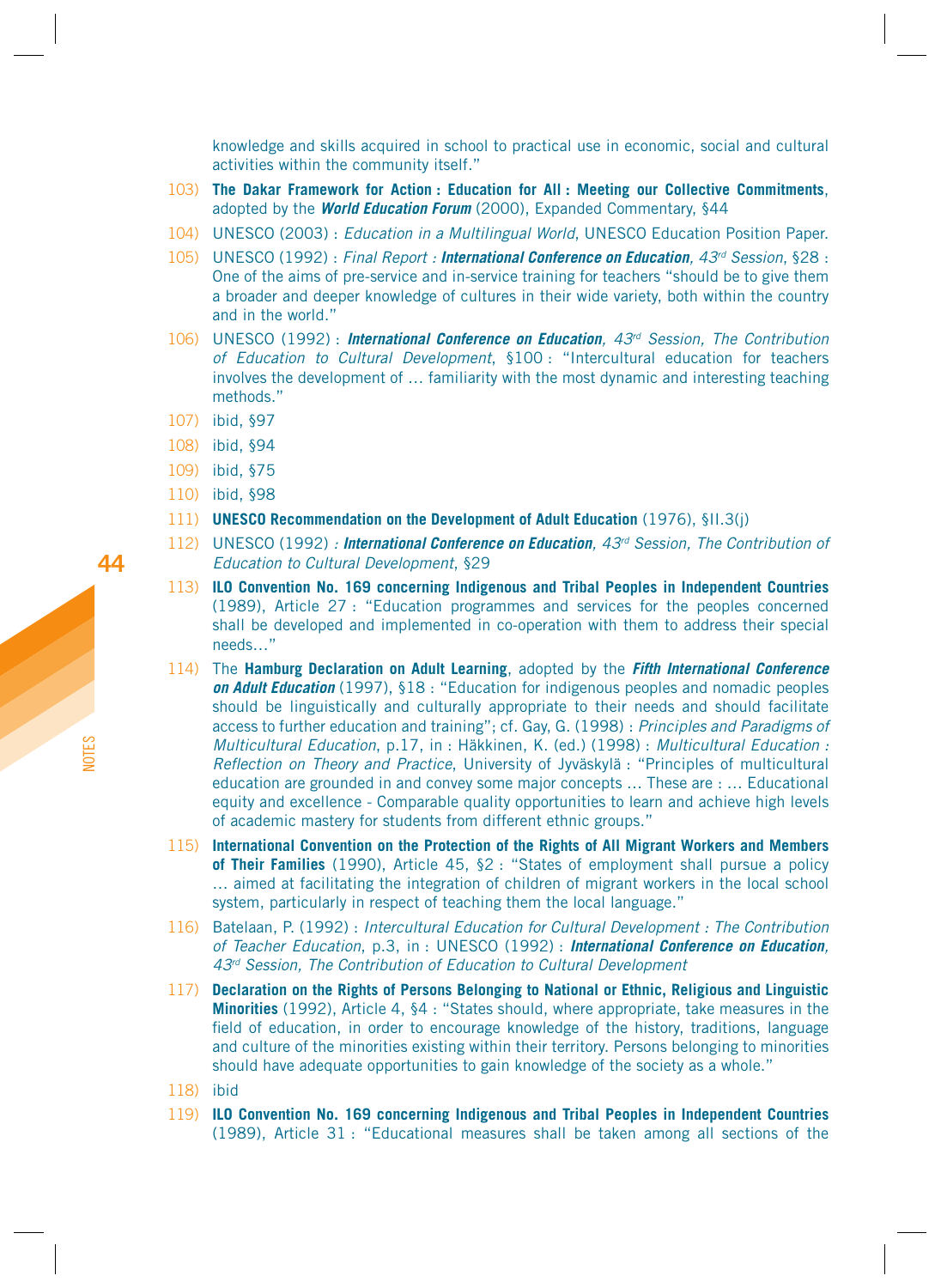national community .. with the object of eliminating prejudices that they may harbour in respect of these peoples. To this end, efforts shall be made to ensure that history textbooks and other educational materials provide a fair, accurate and informative portrayal of the societies and cultures of these peoples."

- 120) Batelaan, P. (1992) op cit. p.6, in : UNESCO (1992) : **International Conference on Education**, 43<sup>rd</sup> Session, The Contribution of Education to Cultural Development
- 121) **Integrated Framework of Action on Education for Peace, Human Rights and Democracy**, approved by the General Conference of UNESCO at its 28th session (1995), §19
- 122) The **Hamburg Declaration on Adult Learning**, adopted by the **Fifth International Conference on Adult Education** (1997), §5
- 123) UNESCO Institute for Education (1999) : Minorities and Adult Learning : Communication among majorities and minorities, p.9, in : UNESCO (1999) : Adult Learning and the Challenges of the 21st Century, **CONFINTEA**, Hamburg 1997
- 124) **Integrated Framework of Action on Education for Peace, Human Rights and Democracy**, approved by the General Conference of UNESCO at its 28<sup>th</sup> session (1995), §II.8
- 125) **Dakar Framework for Action : Education for All : Meeting our Collective Commitments**, adopted by the **World Education Forum** (2000), Expanded Commentary, §44
- 126) UNESCO (2001) : **International Conference on Education**, 46th Session, Conclusions and Proposals for Action, §18
- 127) UNESCO (1992) : Final Report : **International Conference on Education**, 43<sup>rd</sup> Session, §28
- 128) ibid
- 129) ibid
- 130) ibid
- 131) **UNESCO Universal Declaration on Cultural Diversity** (2001), Main Lines of an Action Plan for the Implementation of the UNESCO Universal Declaration on Cultural Diversity, §7
- 132) **Integrated Framework of Action on Education for Peace, Human Rights and Democracy**, approved by the General Conference of UNESCO at its 28th session (1995), §II.11
- 133) UNESCO (1992) : **International Conference on Education**,  $43<sup>rd</sup>$  Session, The Contribution of Education to Cultural Development, §38
- 134) **UNESCO Recommendation concerning Education for International Understanding, Co-operation and Peace and Education relating to Human Rights and Fundamental Freedoms**, adopted by the General Conference at its 18<sup>th</sup> Session (1974), Article 4
- 135) ibid
- 136) ibid
- 137) ibid
- 138) **Integrated Framework of Action on Education for Peace, Human Rights and Democracy**, approved by the General Conference of UNESCO at its 28th session (1995), §II.8
- 139) Batelaan, P. (1992) op cit. in : UNESCO (1992) : **International Conference on Education**, 43<sup>rd</sup> Session, The Contribution of Education to Cultural Development
- 140) Turkovich, M. (1998) : Educating for a Changing World : Challenging the Curriculum, p.27, in : Häkkinen, K. (ed.) (1998) : Multicultural Education : Reflection on Theory and Practice, University of Jyväskylä
- 141) Gay, G. (1998) : Principles and Paradigms of Multicultural Education, p.17, in : Häkkinen, K. (ed.) (1998) : Multicultural Education : Reflection on Theory and Practice, University of Jyväskylä